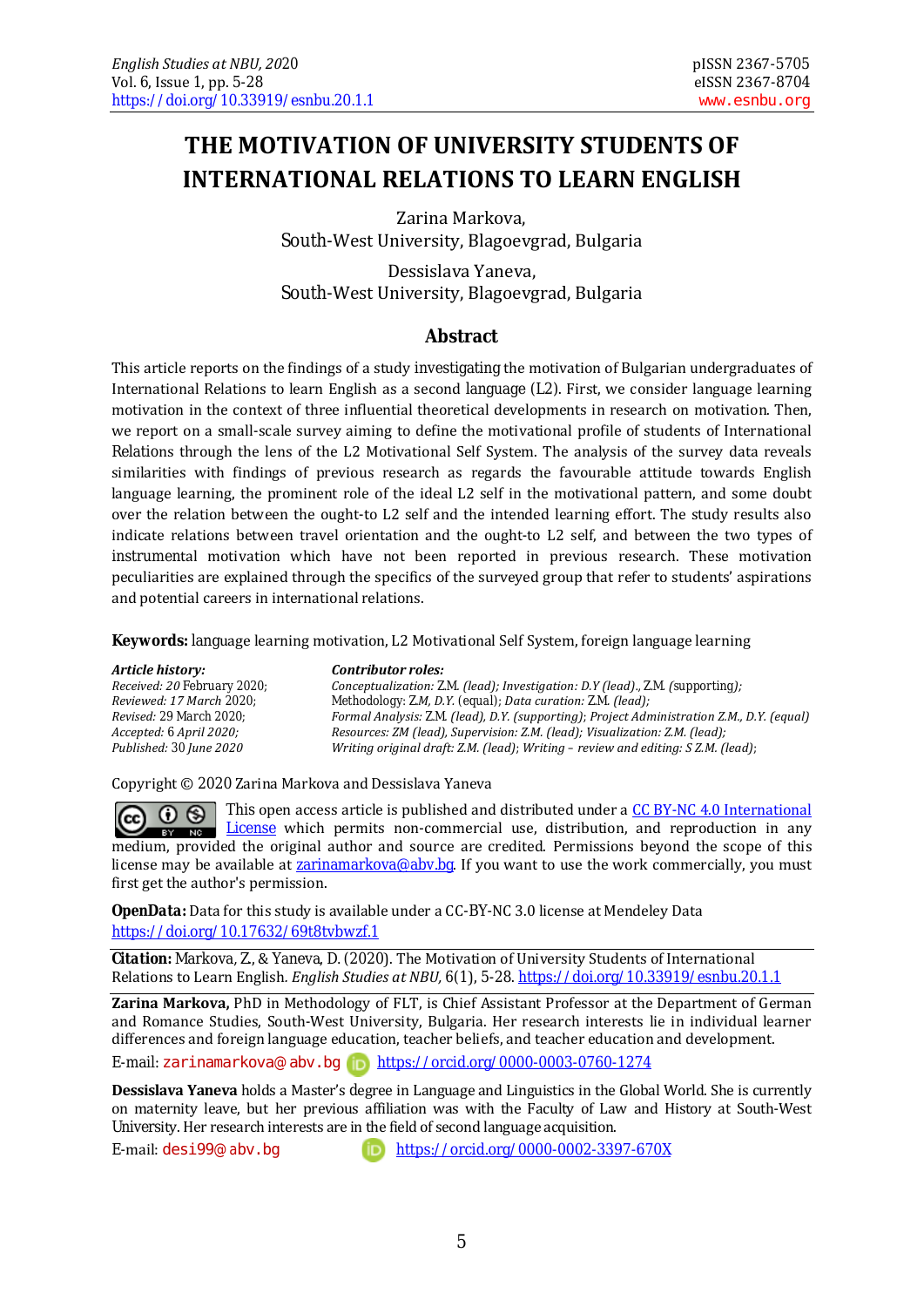#### **Language Learning Motivation**

Language learning motivation has consistently been found to be one of the two major learner characteristics (the other being language aptitude) with the greatest influence on foreign language learning (Gardner & Lambert, 1959, p. 266; Ellis, 2004, p. 531; Dörnyei, 2010, p. 247; Henry, 2011, p. 81). It accounts for only slightly less of the variance in learners' achievement scores than language aptitude (Ellis, 2004, p. 536), and has been argued to rank first as long as the motivation measure is related not only to language test results but also to situated learner behaviours (Dörnyei, 2010, p. 248). Whereas language aptitude is predominantly seen as a matter of innate endowment and, correspondingly, considered to be relatively fixed, motivation is regarded as more subject to change (Ellis, 2004, p. 534). It is therefore not surprising that motivation keeps attracting the attention of teachers and researchers alike – recognition of both its role in understanding language learning and its potential for making it more effective.

#### **Theoretical Overview**

The first rigorous attempts to study language learning motivation were made by Robert Gardner and Wallace Lambert (1959), who proposed that motivation is strongly influenced by two groups of reasons (or orientations, in Gardner and Lambert's terms) for learning the target language. The 'integrative' orientation refers to reasons that involve understanding of and interaction with the target language community, whereas the 'instrumental' orientation relates to the perceived need to learn a language for pragmatic reasons (e.g. to obtain a better job). Further elaboration of this proposal led to the sociopsychological model of second language acquisition (Gardner, 1985), whose most important feature is the distinction between motivation and two classes of attitudes, namely 'integrativeness' (i.e. the openness to the identification with the target language group) and 'attitudes towards the learning situation' (Masgoret & Gardner, 2003). According to the model, integrativeness and attitudes towards the learning situation influence language achievement indirectly, through motivation. These three major components are generally measured by means of the Attitude/Motivation Test Battery (AMTB). The AMTB also measures the integrative and instrumental orientations, which do not necessarily reflect motivation (Masgoret & Gardner, 2003, pp. 124-129).

In this article, we use the term 'second language' in its broader sense, i.e. a language other than the first language that has been acquired. We refer to 'foreign language' when formal, classroom context is discussed.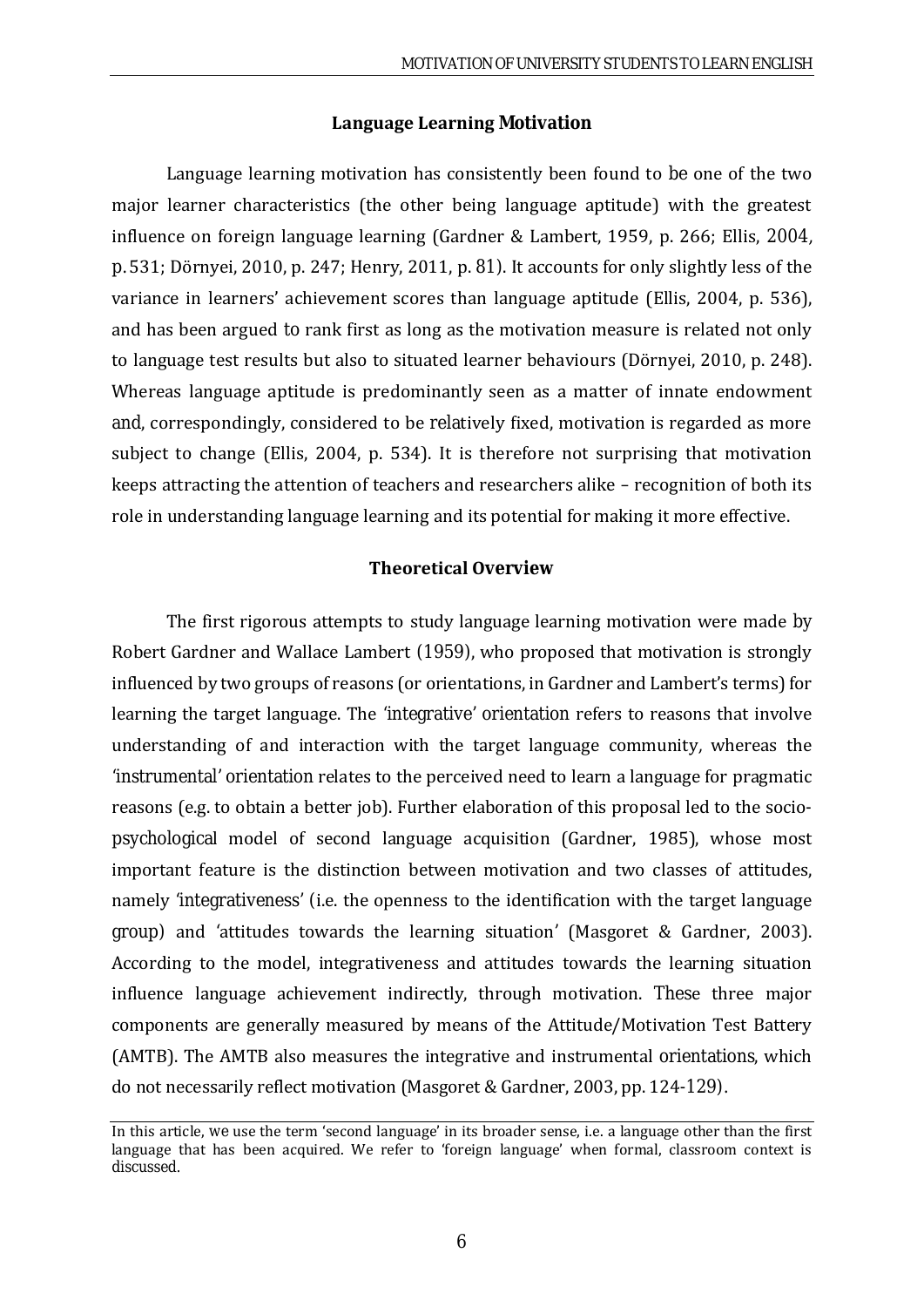Gardner's work has influenced motivation research enormously, in terms of both methodology and content (Skehan, 1991, p.283), and has been praised for laying down the foundations for L2 motivation research (Dörnyei & Ushioda, 2013, p. 7). It has, however, received criticisms on several grounds, among which the irrelevance of the original distinction between integrative and instrumental orientation to some foreign language learning contexts, the failure to acknowledge the influence of success in language learning on motivation, and the lack of clear implications for foreign language pedagogy (Crokes and Schmidt, 1991, pp. 487-493; Skehan, 1991, pp. 283-285; Ellis, 2004, p. 537). It is therefore not surprising that the need for broadening the motivation research agenda has been recognised (Crokes & Schmidt, 1991), which has consequently spurred further explorations of language learning motivation.

A good example of these explorations is the proposal of Noels et al. (2000). It is inspired by Edward Desi and Richard Ryan's (1985) self-determination theory, which postulates two general types of motivation: 'intrinsic', or based on the interest in the activity per se; and 'extrinsic', or based on factors external to the activity. Noels et al. (2000, p. 38) distinguish three types of intrinsic motivation (IM): IM-Knowledge (the motivation associated with the positive feelings when exploring new ideas and developing knowledge), IM-Accomplishment (the pleasure derived from trying to accomplish a task or achieve a goal), and IM-Stimulation (aesthetic appreciation and excitement stemming from performing a task). Correspondingly, Noels et al. (2000, pp. 39-40) recognise three types of extrinsic motivation (EM): external regulation, which relates to behaviours motivated by sources external to the person; introjected regulation, which refers to behaviours stimulated by some pressure incorporated into the self; and identified regulation, which pertains to behaviours caused by personally relevant reasons. The test of Noel et al.'s model confirmed the distinction between amotivation, less self-determined forms of motivation (external and introjected regulation), and more self-determined forms of motivation (identified regulation and IM) on the one hand, and the usefulness of the model for predicting educational outcomes, on the other hand. Their study findings also suggest that the more internalised the reason for language learning is, the more comfortable and persevering the respondents are (Noels et al., 2000, p.53) – in other words, that intrinsic motivation contributes most to language learning.

7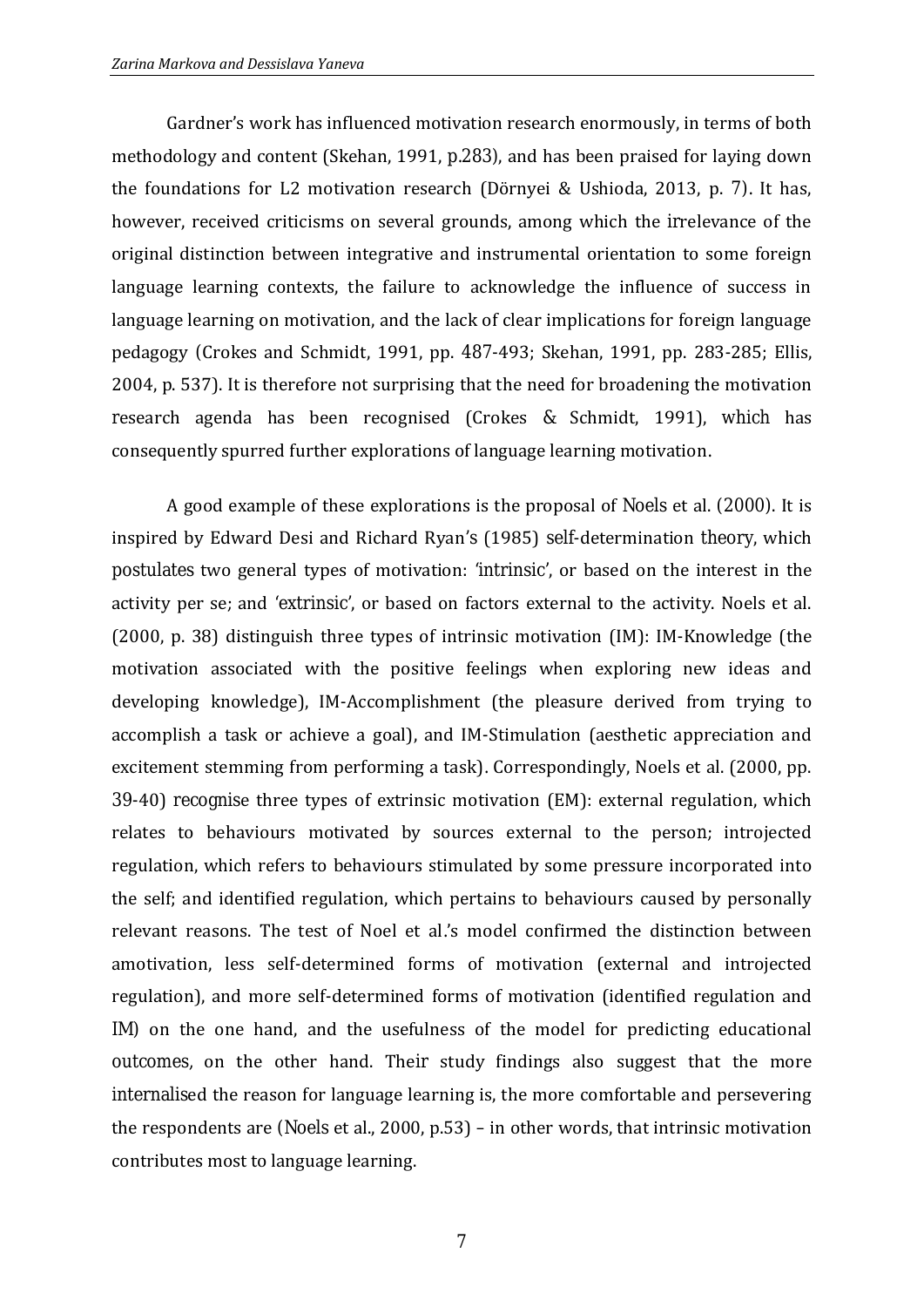Another influential proposal has been Zoltan Dörnyei's (2005) L2 Motivational Self System, which rests upon Gardner and Lambert's (1959) concept of integrative motivation, and the study of 'possible selves' (Markus & Nurius, 1986) and 'future selfguides' (Higgins et al., 1985; Higgins, 1987) in mainstream psychology. Тhe L2 Motivational Self System comprises three components:

- 1. The 'ideal L2 self' is the aspect of Higgins' 'ideal self' (Higgins et al., 1985) that relates to the use of a second language – if we envision ourselves as perfectly fluent users of a second language, the desire to minimise the discrepancy between our actual and ideal selves can serve as a drive for language learning. This component relates to hopes and aspirations, and has a promotion focus. Dörnyei (2009) suggests that Robert Gardner's integrative and internalised promotional instrumental motives are subsumed within the ideal L2 self.
- 2. The 'ought-to L2 self' refers to the L2 knowledge and skills we think we ought to possess to live up to expectations and avoid any negative results. It corresponds to Higgins' ought self (Higgins et al., 1985), which relates to safety, responsibility and obligations, and has a prevention focus. Again, our desire to narrow the gap between our actual and our ought-to selves can stimulate language learning. According to Dörnyei (2009), this component incorporates Noels et al.'s (2000) more extrinsic types of instrumental motivation.
- 3. The 'L2 learning experience' relates to the language learning context (the influence of the teacher, the class, the curriculum), and learner's perceptions of own language learning success or lack thereof. Dörnyei recognises the different level of conceptualisation of this component, and suggests its possible self aspects should be elaborated in future research (Dörnyei, 2009, p.29).

Dörnyei (2009, p.30) claims there is a certain degree of compatibility between his paradigm and Gardner's more recent version of the socio-psychological model (Masgoret & Gardner, 2003), where the Attitude/Motivation Test Battery suggests three dimensions of motivated behaviour – integrativeness, instrumentality and attitudes towards the learning situation – which, according to Dörnyei, are similar to the L2 Motivational Self System. Additionally, Dörnyei finds some correspondence between his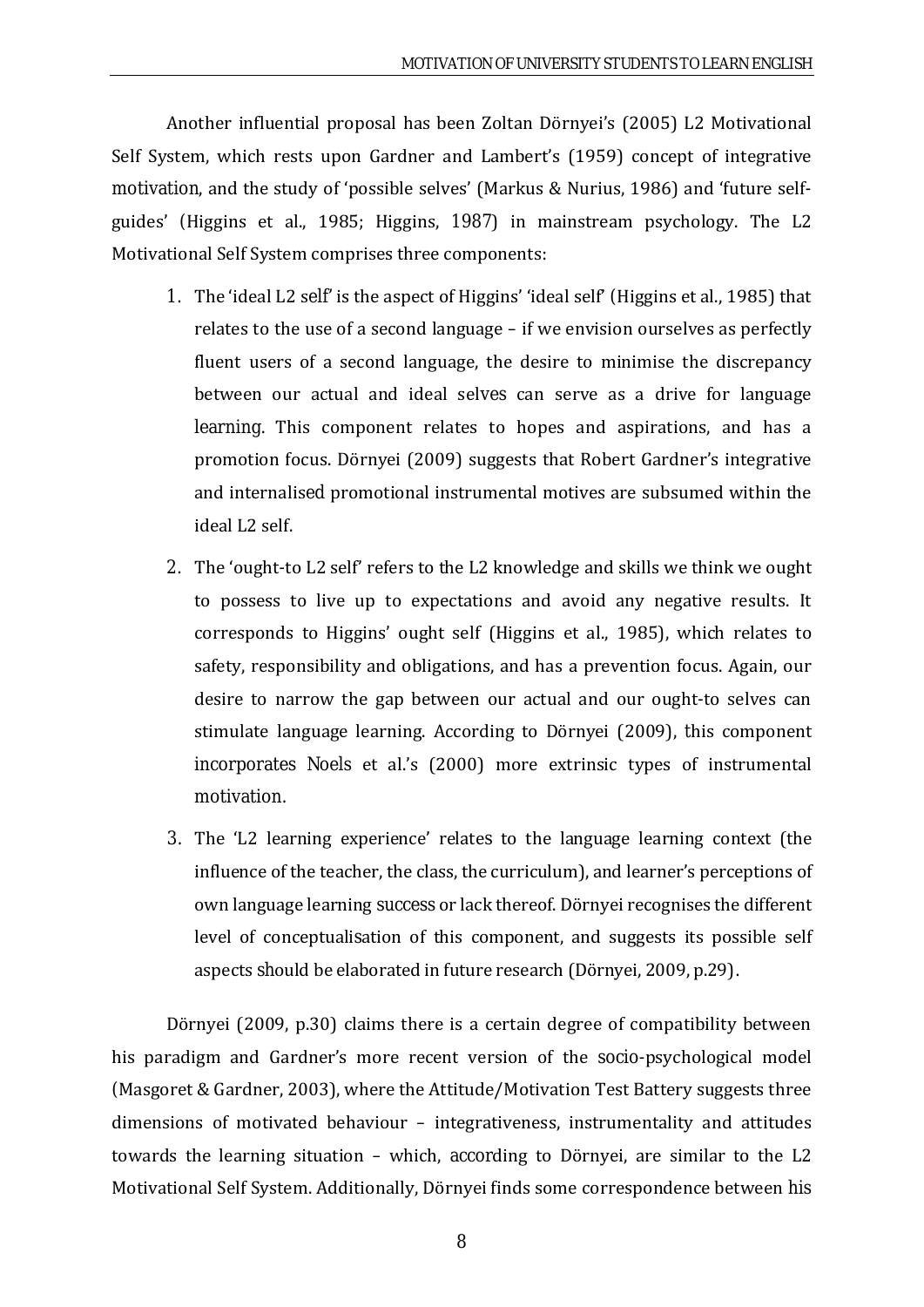concepts of ideal L2 self, ought-to L2 self and L2 learning experience (p. 30), and Noel's (2001) identified regulation, introjected regulation and intrinsic motivation respectively. Dörnyei (2009, p.30) also draws parallels between the L2 Motivational Self System and Ema Ushioda's (2001) motivation construct. The eight motivation dimensions in the latter model – namely, academic interest, language-related enjoyment/liking, desired levels of L2 competence, personal goals, positive learning history, personal satisfaction, feelings about L2 (French, in Ushioda's context) speaking countries and people, and external pressures and incentives – could be subsumed, Dörnyei claims, into three categories: actual learning process, external pressures/incentives, and integrative disposition. They, in turn, could be easily matched to the three components of the L2 Motivational Self System.

The L2 Motivational Self System has been tested and validated in a variety of contexts: in six different countries, with over 16 500 participants representing different learner groups: secondary students from rural and urban areas, English-major/non-English-major university students, and adult learners. (Al-Shehri, 2009; Csizér & Kormos, 2009; Ryan, 2009; Taguchi et al., 2009; Lamb, 2012; You & Dörnyei, 2016). Additionally, there has been evidence for its compatibility with Gardner's and Noel's paradigms (Ryan, 2009; Taguchi et al., 2009), which could allow new meaningfulness of previous research results within the self framework (Dörnyei, 2009, p.38). Other studies, however, have not found a prominent relationship between the ought-to L2 self and motivated behaviour (Csizér & Kormos, 2009; Csizér & Lukács, 2010; Lamb, 2012). Their failures have been attributed to a potential weakness in the construct or in its measurement (Lamb, 2012; Teimouri, 2017). A suggested remedy is the application of more elaborate measures (Taguchi et al., 2009; Dörnyei & Chan, 2013) addressing different types of external influences separately.

The questionnaire employed and tested by Taguchi et al. (2009) includes, apart from the scales targeting exclusively the ideal L2 self, the ought-to L2 self, the L2 learning experience and the motivated L2 learning behaviour (which is also termed criterion measure, or intended effort), scales dealing with promotional (i.e. framed in a positive way) and preventional (framed in a preventive way) instrumental motives, and scales addressing affective factors such as fear of assimilation, English language learning anxiety and ethnocentrism (Taguchi et al., 2009). The questionnaire has predominantly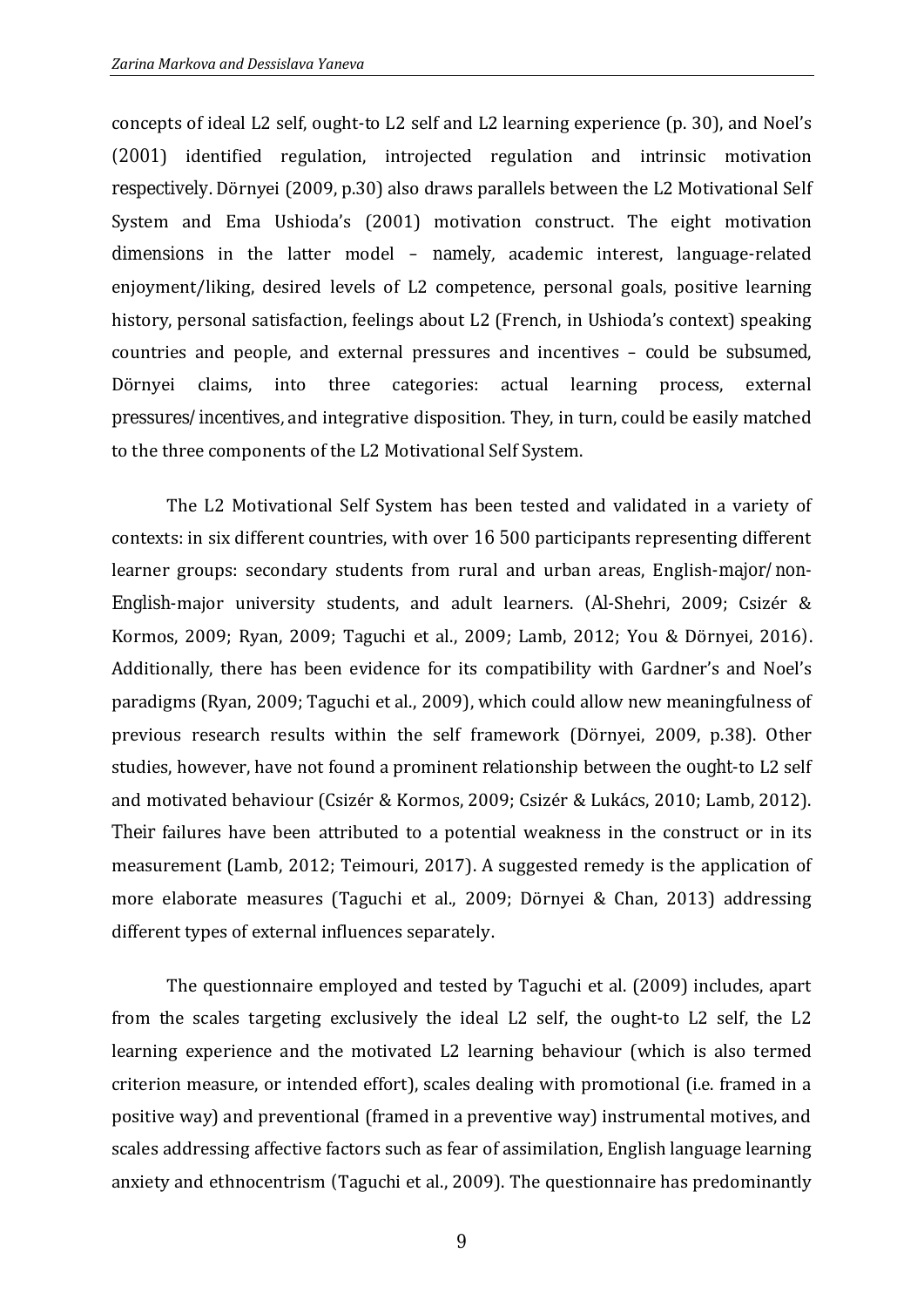been used in large-scale studies (Taguchi et al., 2009; Papi, 2010; You & Dörnyei, 2016). It could be equally valuable, though, in small-scale teacher-led studies – it can give a snapshot of own students' motivation, which could stimulate teacher's reflections and actions, and/or further research.

In Bulgarian context, although the importance of L2 motivation for language learning has been recognised, and paradigms of L2 motivation have been analysed (Popandonova, 2009; Shopov, 2013, pp. 243-248; Shopov & Sofronieva, 2018, pp. 43- 45), the literature search reveals few publications of empirical studies, and none of them follows any of the approaches described above. Pehlivanova (2011), for example, adopts a qualitative stance in her survey of L2 motivation and demotivation of fifty university students. The survey results suggest three factors defining her students' motivation: parents' role, language teacher's role and the opportunity to build on language knowledge and skills (Pehlivanova, 2011, p.15). Interestingly enough, parents' influence, the teacher's personality and the strive for self-development are among the least frequently mentioned L2 motives in another qualitative survey of 204 school students (Markova, 2016, p. 38). In this study, the top three L2 motivational factors referred to are the intrinsic interest in English as a language, the perceived importance of English and the desire to communicate with foreigners (Markova, 2016, p. 37). Other factors are related to students' future plans and to their interest in classroom activities and topics, which allows of some parallels between the findings of the latter study and the eight motivational dimensions in Ushioda's model (2001). Ruzhekova-Rogozherova (2014), by contrast, takes a quantitative-research approach in a survey of her university students' L2 motivation (the number of the survey participants is not provided). The survey findings indicate that communication and internet use are recognised as motivating factors by 94.45% of the respondents, whereas the sense of success, receiving 52.78% of the responses, is found to be the least frequently mentioned factor (Ruzhekova-Rogozherova, 2014, p. 24).

Below follows a description of a small-scale survey aiming to define the L2 motivational characteristics of Bulgarian students of International Relations in order to find out if they are similar to the motivational patterns described in other studies or there are differences that can be related to the learners' profile.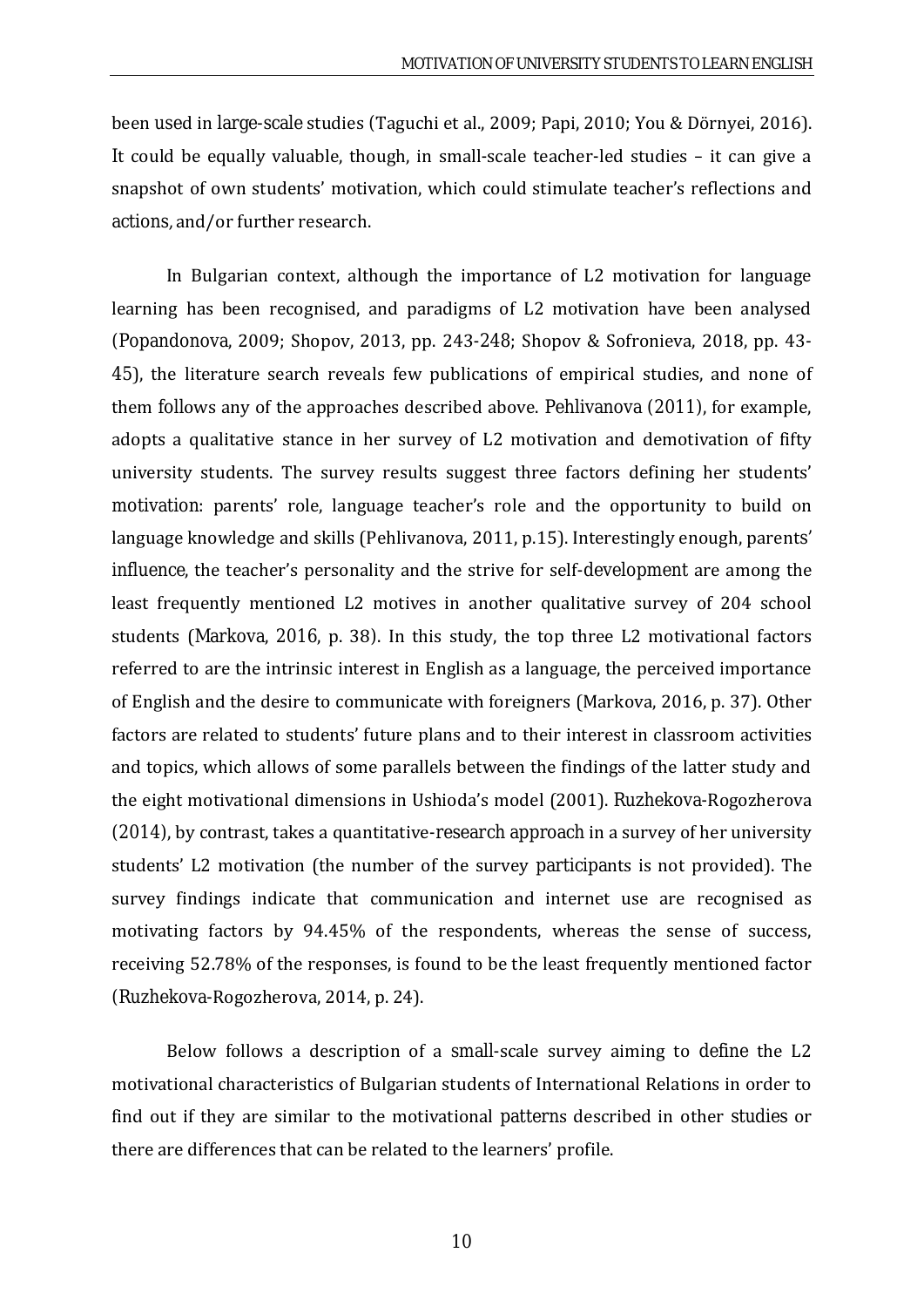#### **Method**

#### **Participants**

The survey participants were  $19 - 21$ -year-old students majoring in International Relations at a Bulgarian university who had chosen to study English as a first foreign language. Participation was voluntary and anonymous. The data collection took place at the beginning of the academic year. The average time needed for taking the survey was fifteen minutes. After the elimination of inadequately completed questionnaires the sample included thirty-one students – sixteen females and fifteen males.

#### **Instrument**

The Iranian version of the questionnaire used in Taguchi et al.'s (2009) study was considered most appropriate for data collection in the present research context. Still, this version was slightly adapted: items 31, 46 and 52 in the original questionnaire, addressing beliefs related to Islam and Islamic culture, were omitted as irrelevant to a Bulgarian university context. Thus, the questionnaire employed in this study (Appendix A) consists of 73 six-level Likert items, which range from *strongly disagree* (1) to *strongly agree* (6) for the statements in Part I, and from *not at all* (1) to *very much* (6) for the questions in Part II. The items target fourteen motivation variables, which are summarised in Table 1.

#### **Table 1**

| <b>Variables</b>                               | Item No                          | <b>Sample items</b>                                                                                                                |
|------------------------------------------------|----------------------------------|------------------------------------------------------------------------------------------------------------------------------------|
| Criterion measure                              | 8, 16, 24, 31,<br>39,48          | I would like to study English even if I were not required.                                                                         |
| Ideal L <sub>2</sub> self                      | 9, 17, 25, 32,<br>40, 49         | I can imagine myself living abroad and using English<br>effectively for communicating with the locals.                             |
| Ought-to L2 self                               | 1, 10, 18, 26,<br>33, 42         | Studying English is important to me because other people<br>will respect me more if I have a knowledge of English.                 |
| Parental<br>encouragement/<br>family influence | 2, 11, 19, 27,<br>34, 43         | My parents/family believe(s) that I must study English to<br>be an educated person.                                                |
| Instrumentality-<br>promotion                  | 3, 12, 20, 28,<br>36, 44         | Studying English can be important to me because I think it<br>will someday be useful in getting a good job and/or<br>making money. |
| Instrumentality -<br>prevention                | 4, 13, 21, 29,<br>35, 41, 46, 50 | I have to study English; otherwise, I think I cannot be<br>successful in my future career.                                         |

*Motivation variables*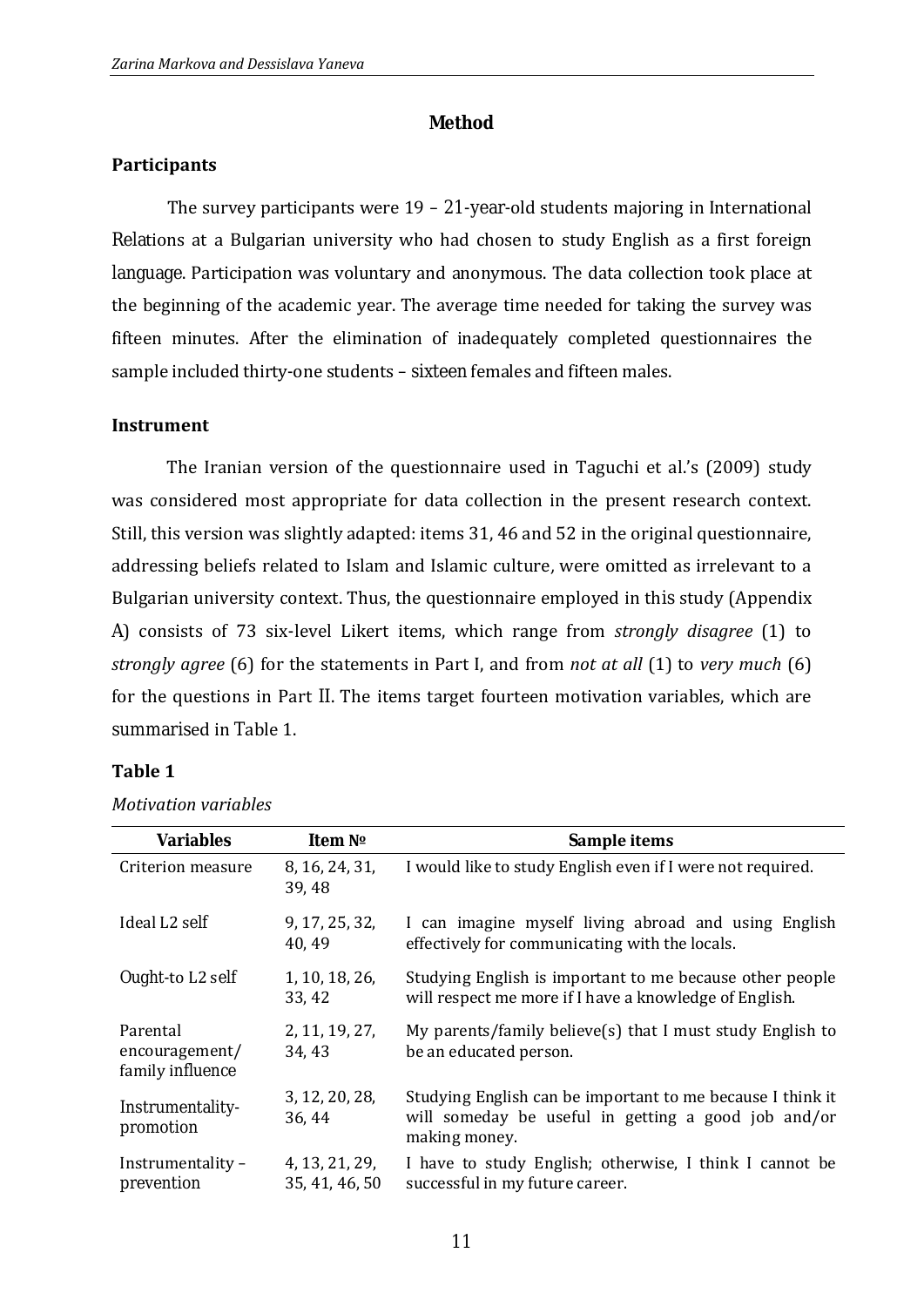| Attitudes towards<br>learning English         | 51, 56, 60, 64,<br>68,72 | Do you like the atmosphere of your English classes?                                                  |
|-----------------------------------------------|--------------------------|------------------------------------------------------------------------------------------------------|
| Travel orientation                            | 35, 30, 45               | I study English because with English I can enjoy travelling<br>abroad.                               |
| Fear of assimilation                          | 6, 14, 22, 37,<br>47     | I think the cultural and artistic values of English are going<br>at the expense of Bulgarian values. |
| Ethnocentrism                                 | 7, 15, 23, 38            | It would be a better world if everybody lived like the<br>Bulgarian.                                 |
| English anxiety                               | 52, 57, 61, 65,<br>69,73 | How afraid are you of sounding stupid in English because<br>of the mistakes you make?                |
| Integrativeness                               | 53, 66, 70               | How much do you like English?                                                                        |
| Cultural interest                             | 54, 58, 62, 71           | Do you like the music of English-speaking countries (e.g.<br>pop music)?                             |
| Attitudes towards<br>L <sub>2</sub> community | 55, 59, 63, 67           | Do you like to travel to English-speaking countries?                                                 |

# **Results and Discussion**

# **Descriptive analysis**

Table 2 presents the mean values of the motivation variables of the whole group and of the female and male subgroups.

### **Table 2**

# *Mean values of the motivation variables*

| Variable                                | <b>Total</b> | Female | Male |
|-----------------------------------------|--------------|--------|------|
| Criterion measure (intended effort)     | 4.56         | 4.93   | 4.17 |
| Ideal L <sub>2</sub> self               | 5.25         | 5.39   | 5.12 |
| Ought-to L2 self                        | 3.19         | 3.49   | 2.88 |
| Parental encouragement/Family influence | 3.43         | 3.75   | 3.05 |
| Instrumentality - promotion             | 4.93         | 5.01   | 4.85 |
| Instrumentality - prevention            | 4.08         | 4.26   | 3.91 |
| Attitudes towards learning English      | 4.92         | 5.17   | 4.67 |
| <b>Travel orientation</b>               | 5.12         | 5.43   | 4.82 |
| Fear of assimilation                    | 3.14         | 3.18   | 3.1  |
| Ethnocentrism                           | 2.79         | 3.12   | 2.46 |
| English anxiety                         | 2.79         | 3.12   | 2.46 |
| Integrativeness                         | 4.77         | 4.76   | 4.79 |
| Cultural interest                       | 5.3          | 5.62   | 4.99 |
| Attitudes towards L2 community          | 4.8          | 5.16   | 4.44 |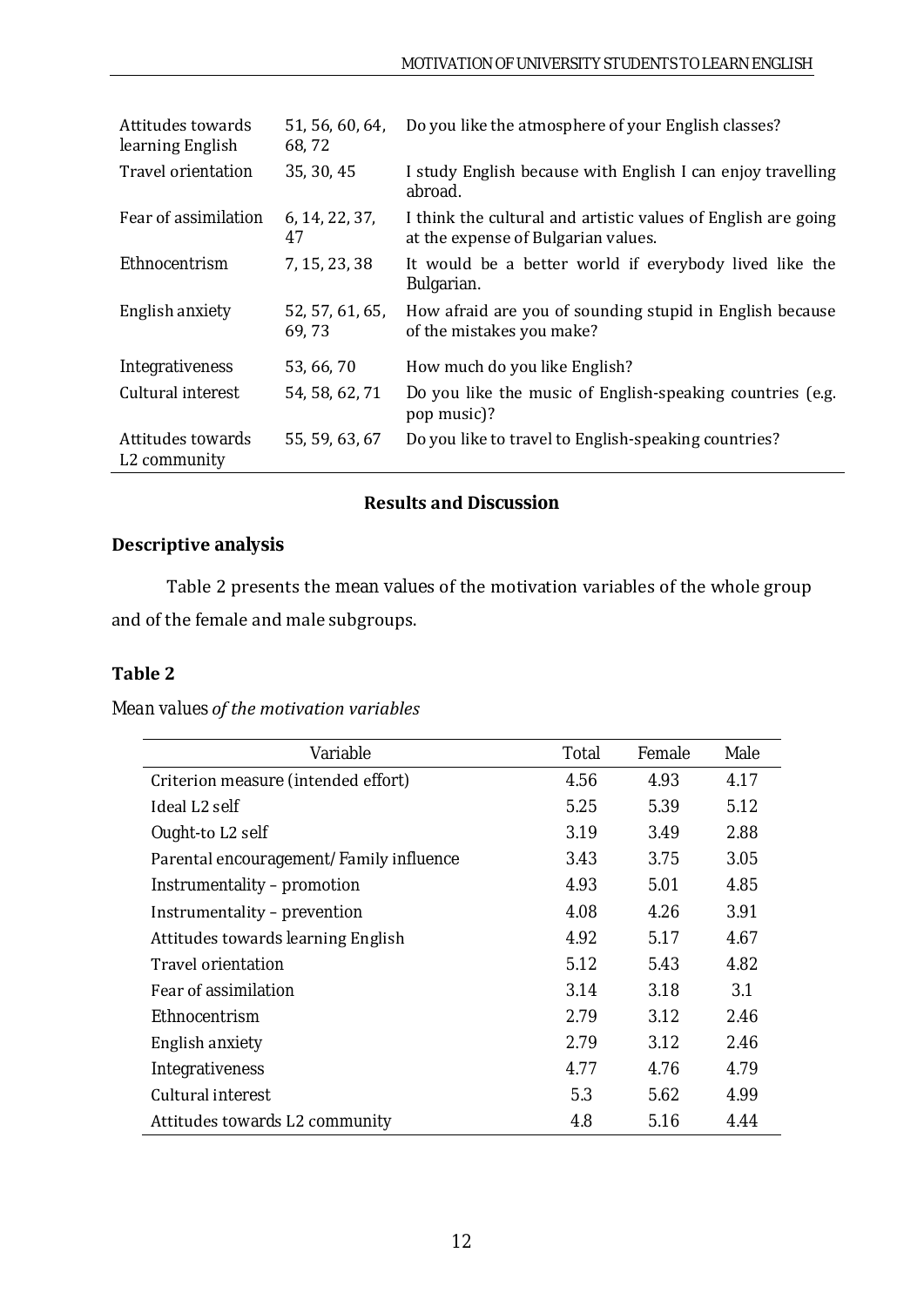With the exception of factors 10-11 (i.e. ethnocentrism and English anxiety), whose scores fall on the negative side of the continuum, the mean values range from 3.14 to 5.3. For most of the factors (nine out of eleven), they exceed the midpoint of 3.5, which suggests that the surveyed group in general has a positive attitude towards English language learning. This is further evidenced by the high mean value for the criterion measure (4.56). Within this variable, the highest score (5.15) is for item 'I would like to study English even if I were not required'.

The highest mean values, however, are obtained for factors associated with the ideal L2 self domain: cultural interest (5.3), ideal L2 self (5.25) and travel orientation (5.12). These findings are not surprising given the profile of the respondents – students of International Relations whose future career would entail intercultural communication and travel dependent on their good command of English. The lowest mean values are connected with the affective factor 'fear of assimilation' (3.14), and with the ought-to L2 self domain – 3.19 for the ought-to self and 3.43 for parental encouragement. The next lowest mean value is for instrumentality-prevention (or the desire to avoid failure), which is also associated with the ought-to L2 self domain (You & Dörnyei, 2016). Yet, the scores for this factor, with a mean value of 4.08, definitely fall on the positive side of the continuum. With respect to the latter results, the present study corresponds to the survey conducted by You and Dörnyei (2016), where the ought-to L2 self domain also produced the lowest scores.

The survey data show consistent gender differences, which is in tune with the pattern found in empirical studies from different sociocultural contexts (Henry, 2011; Henry & Cliffordson, 2013; You & Dörnyei, 2016). There is no particular correspondence, however, between the descriptive statistics of the present study and the findings of the Bulgarian surveys discussed above.

#### **Correlation analysis**

The long-lasting interest in L2 learning motivation is closely connected with its relation to language learning. Whereas survey data cannot really explain how (or even whether) motivation influences actual learning behaviour, they allow us to examine the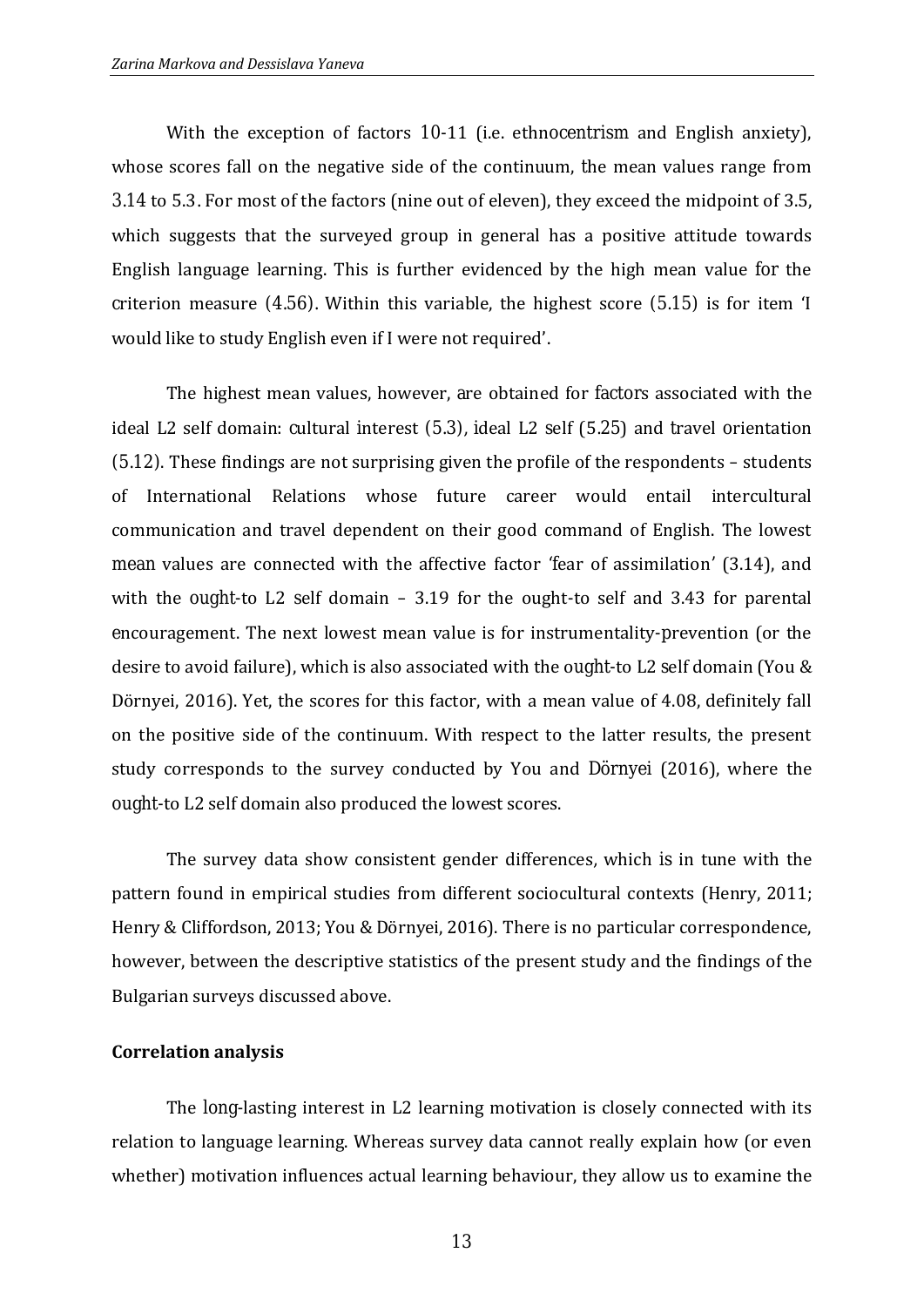associations between the motivation factors and the criterion measure, i.e. intended effort. The motivation-effort correlations are presented in table 3. Intended effort correlates most strongly with attitudes towards learning English (*r* = 0.68) and cultural interest  $(r = 0.68)$ . These results suggest that, even at a university level, the positive evaluation of the process of learning English matters as it is closely associated with the willingness to put effort into language learning. They are corroborated by previous research findings (Lamb, 2012; You & Dörnyei, 2016), where the factor attitudes towards learning English has the strongest correlation with intended effort. The survey data analysis also indicates a moderate to strong correlation between intended effort and travel orientation ( $r = 0.65$ ), and attitudes towards L2 community ( $r = 0.65$ ). At this point, it might be useful to remember that the mean values of cultural interest (5.3) and travel orientation (5.12) rank correspondingly first and third among the motivational factors for the surveyed group. Attitudes towards the L2 community, though not among the top three, still obtain a high mean score – 4.80 on the positive side of the motivation continuum. All these findings suggest that the motivational variables which are closely associated with respondents' future careers in international relations bear relevance to their engagement with language learning.

At the same time, with correlation coefficients of 0.58 and 0.56, ideal L2 self (second mean score of 5.25) and instrumentality–promotion (fourth mean score of 4.93), correlate more highly with intended effort than ought-to L2 self and the variables it is associated with. Additionally, integrativeness (mean score of 4.77 on the positive side of the continuum) also displays significant moderate correlation with intended effort  $(r = 0.40)$ . These findings come to confirm the observation that the extent of students' involvement in language learning is closely linked to the motivational factors that are meaningful for them. They are expectedly in tune with the results of previous studies confirming the role of the ideal L2 self as a strong predictor of different criterion measures connected with language learning (for a concise summary, see Dörnyei & Chan, 2019). Besides, the survey results agree with the findings of Taguchi et al. (2009, p.78), who reported higher correlations between the criterion measure and the ideal L2 self than between the criterion measure and integrativeness.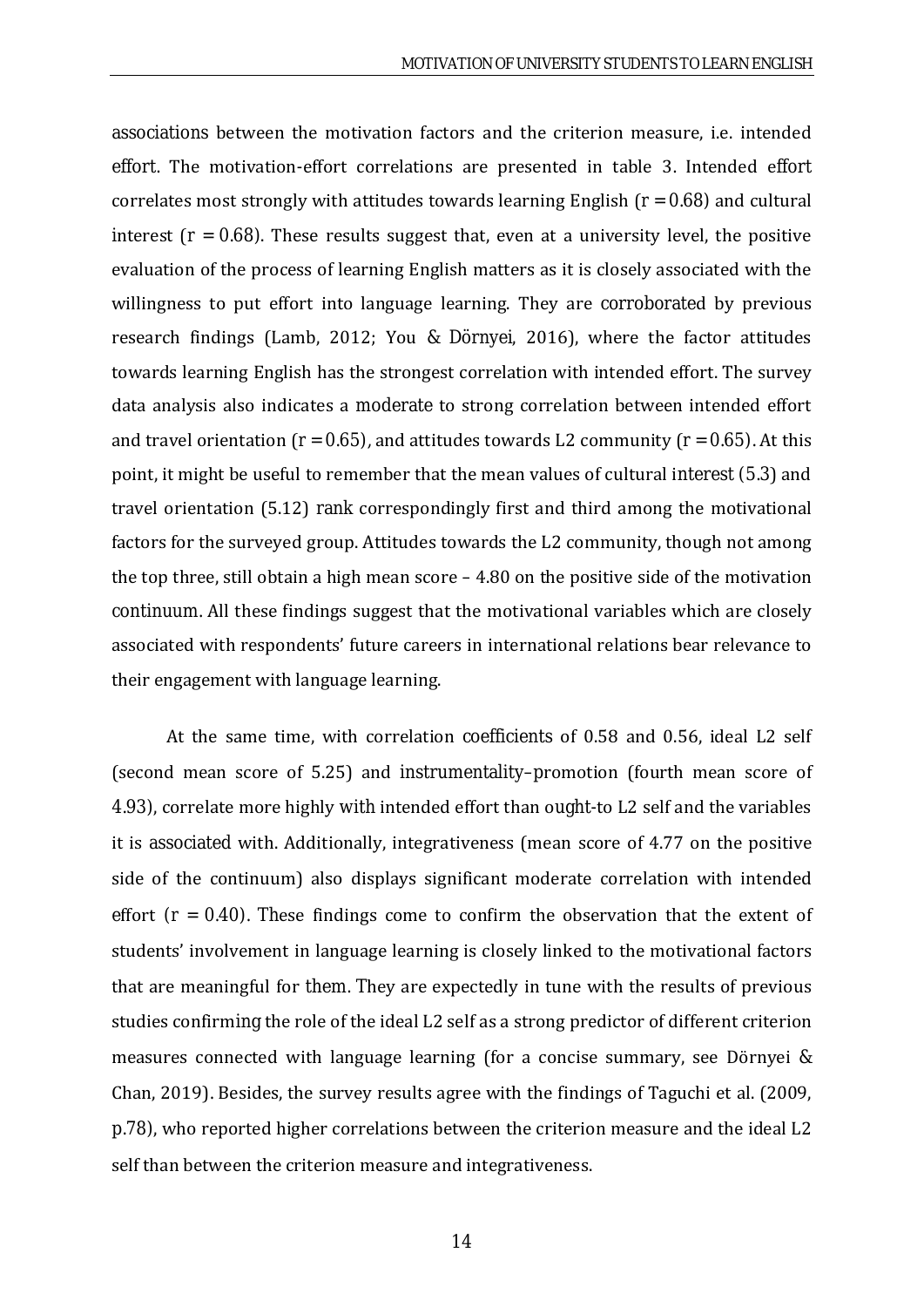**Table 3**

|                           | Correlations between the motivational variables and intended effort |                  |                              |                               |                                          |                    |                                  |               |                    |                 |                      |                                                |
|---------------------------|---------------------------------------------------------------------|------------------|------------------------------|-------------------------------|------------------------------------------|--------------------|----------------------------------|---------------|--------------------|-----------------|----------------------|------------------------------------------------|
| Ideal L <sub>2</sub> Self | Ought-to L2 Self                                                    | Family Influence | Instrumentality<br>Promotion | Instrumentality<br>Prevention | towards<br>Learning English<br>Attitudes | Travel Orientation | Assimilation<br>$\sigma$<br>Fear | Ethnocentrism | Anxiety<br>English | Integrativeness | Interest<br>Cultural | $\mathbb{Z}$<br>Attitudes towards<br>Community |
| $0.58**$                  | 0.17                                                                | 0.25             | $0.56**$                     | 0.24                          | $0.68**$                                 | $0.65**$           | $-0.31$                          | 0.11          | 0.33               | $0.40*$         | $0.68**$             | $0.65***$                                      |

*Note:* \* *p* < .05 (2-tailed), \*\* *p* < .01 (2-tailed).

Table 4 shows how the ideal L2 self relates to the other motivational variables. Similarly to the results of Taguchi et al. (2009, p. 77), the present analysis reveals a correlation over 0.50 between the ideal L2 self and integrativeness. The correlation coefficients for Japan, China and Iran are correspondingly 0.59, 0.51 and 0.53; for the surveyed group of Bulgarian students the coefficient is 0.59 – these results imply that the two variables could be tapping into the same construct domain (Dörnyei, 2009, pp. 27-28; Taguchi et al., 2009, p.77). The strongest positive correlation for the surveyed group, however, is between the ideal L2 self and attitudes towards the L2 community (0.67). This result is not surprising – as Dörnyei (2009, p.28) points out, "… it is difficult to imagine that we can have a vivid and attractive L2 self if the L2 is spoken by a community we despise". The second strongest correlation in this analysis  $(r = 0.65)$ , between the ideal L2 self and instrumentality-promotion, gives further evidence for the promotion focus of the ideal self-guide (Higgins, 1998; Dörnyei, 2009, pp. 27-28). The latter result also corresponds with the findings of Taguchi et al. (2009, p.79), where the obtained correlation coefficients for Japan, China and Iran are 0.60, 0.46 and 0.63 respectively. In general, the analysis reveals moderate to strong correlations between the ideal L2 self and the motivational variables it is associated with – instrumentalitypromotion, travel orientation, integrativeness, cultural interest and attitudes towards L2 community (Dörnyei, 2009) – once again confirming the relationship between these constructs. An interesting aspect of this study is the moderate correlation (0.49) between the ideal L2 self and the attitudes towards learning English, which suggests that, for the surveyed group, positive attitudes towards learning the language are closely linked to students' ideal L2 selves.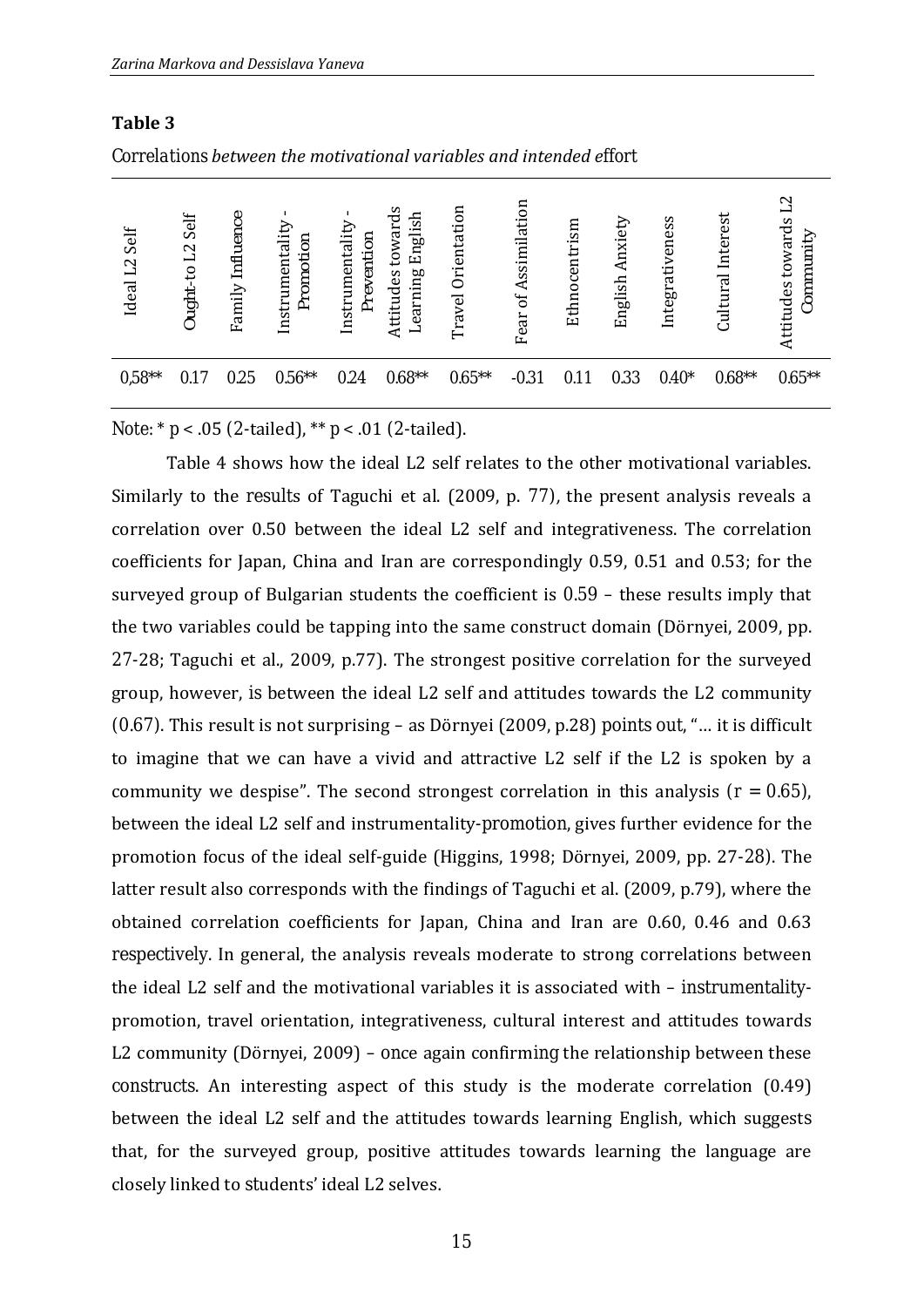Another interesting correlation, or lack thereof in this analysis, is the zero correlation between the ideal L2 self and family influence – an indication of the absence of any relation between the two constructs. This result is supported by previous research which links family influence to the ought-to L2 self, not to the ideal L2 self (Taguchi et al., 2009).

#### **Table 4**

*Correlations between the motivational variables and ideal L2 self* 

| Attitudes<br>Travel<br>Fear                                                                                                    | Effort<br>Intended | Family Influence<br>Ought-to L2 Self | Instrumentali<br>Promotion | towards<br>English<br>Instrumentali<br>Prevention<br>Learning<br>Attitudes | Orientation | БO<br>of Assimilati | Ethnocentrism | Anxiety<br>English | Integrativeness | Interest<br>Cultural | $\mathbb{Z}$<br>towards<br>Community |
|--------------------------------------------------------------------------------------------------------------------------------|--------------------|--------------------------------------|----------------------------|----------------------------------------------------------------------------|-------------|---------------------|---------------|--------------------|-----------------|----------------------|--------------------------------------|
| $0.58**$<br>$0.54**$<br>$0.56**$<br>$0.65***$<br>$0.49**$<br>$0.59**$<br>$-0.33$<br>0.13<br>0.19<br>0.00<br>$-0.14$<br>$-0.10$ |                    |                                      |                            |                                                                            |             |                     |               |                    |                 |                      | $0.67**$                             |

*Note:* \*\* *p* < .01 (2-tailed).

The correlations between the ought-to L2 self and other motivational variables are illustrated in table 5. The motivation factors that correlate most strongly with the ought-to L2 self are family influence (0.71) and instrumentality-prevention (0.67), which supports the premises that the ought-to self-guide entails motives that are spurred by parents and therefore less internalised, and that often have a prevention focus (Higgins, 1998; Dörnyei, 2009, pp. 27-28). As regards instrumentality-prevention, similar results are reported by Taguchi et al. (2009, p. 79), who found correlation coefficients of 0.68 and 0.62 for the Chinese and Iranian contexts, and a less strong correlation  $(r = 0.45)$  for the Japanese context. There is a substantial correlation  $(r = 0.42)$  between the ought-to self and the instrumentality-promotion, which again corresponds with the findings of Taguchi et al. (2009, p. 79). They report similar correlations between the ought-to self and the instrumentality-promotion (0.46 for the Chinese context, 0.44 for the Iranian context), and interpret them within the typical family relationships of the two countries, where parents invest a lot in their children and expect similar attitude in return. Although Bulgarian culture and way of life may seem rather different from those of China and Iran, the specifics of Bulgarian parents' expectations and aspirations regarding their children's success in life might similarly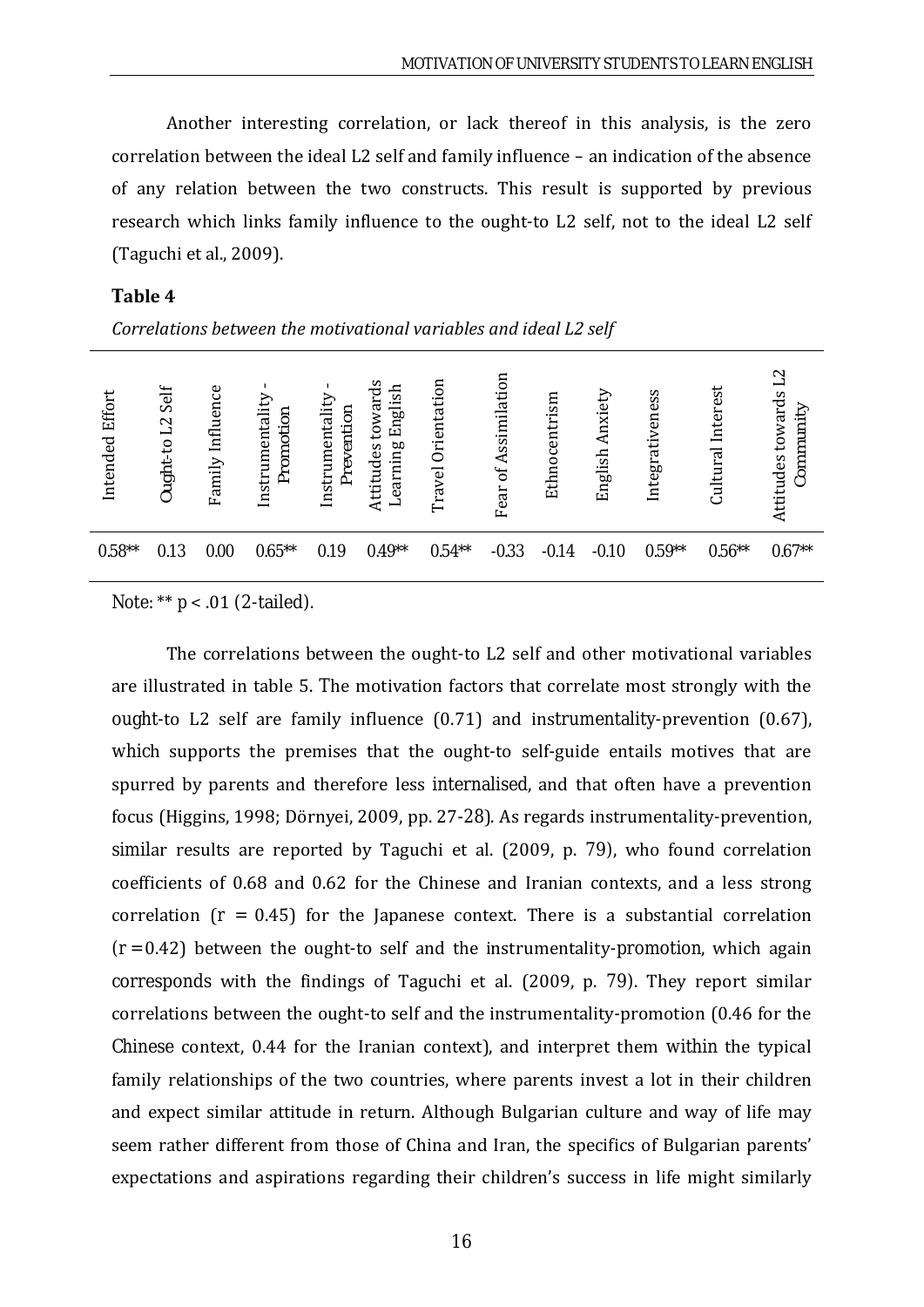serve as an explanation of this correlation. This interpretation is supported by other significant correlations (Table 6) – between family influence (which is closely related to the ought-to L2 self) and instrumentality-promotion  $(r = 0.45)$ , and between family influence and instrumentality-prevention  $(r=0.54)$ . These findings provide an additional angle for the relationships between the ought-to L2 self and instrumentality.

A different explanation of the substantial correlation between the ought-to L2 self and instrumentality-promotion can be found in the claim that there are problems with the measurement of the ought-to 12 self due to a mix of positive and negative end outcomes included in the questionnaire items (Teimouri, 2017, p. 686). According to Teimouri (2017, p. 686), items such as 'If I fail to learn English, I`ll be letting other people down' reflect the sensibility of the ought-to self to the presence or absence of negative outcomes, whereas items like 'Studying English is important to me because other people will respect me more if I have a knowledge of English' are related to the presence or absence of positive outcomes. Thus, the latter are more relevant to the measurement of the ideal L2 self than the ought-to self.

The substantial correlation  $(r = 0.47)$  between the ought-to L2 self and the travel orientation is also open to interpretations. Again, it could be explained with the discussed above mix of questionnaire items. Taking into account the profile of the surveyed group (students of International Relations), though, could lead us to another explanation – this particular type of respondents could relate travelling to their desire to meet expectations associated with a career in international relations, and thus to the ought-to self. Similar concerns reflecting the importance of English for students' future careers are reported in a qualitative research study focusing on the L2/L3 future selves in Thai context (Siridetkoon & Dewaele, 2017).

The final two significant correlations  $(r = 0.51)$  between the ought-to L2 self and ethnocentrism, and (*r* = 0.40) between the ought-to L2 self and English anxiety – are not surprising. As ethnocentrism entails biased judgement of other cultures based on the belief that one's own culture is superior (LeVine, 2015, p. 166), it could be associated with the more extrinsic instrumental motives for studying English that the ought-to L2 self pertains to. This aspect of the analysis corresponds with the findings of a study of 47 Japanese university students, where the correlation coefficient between the ought-to L2 self and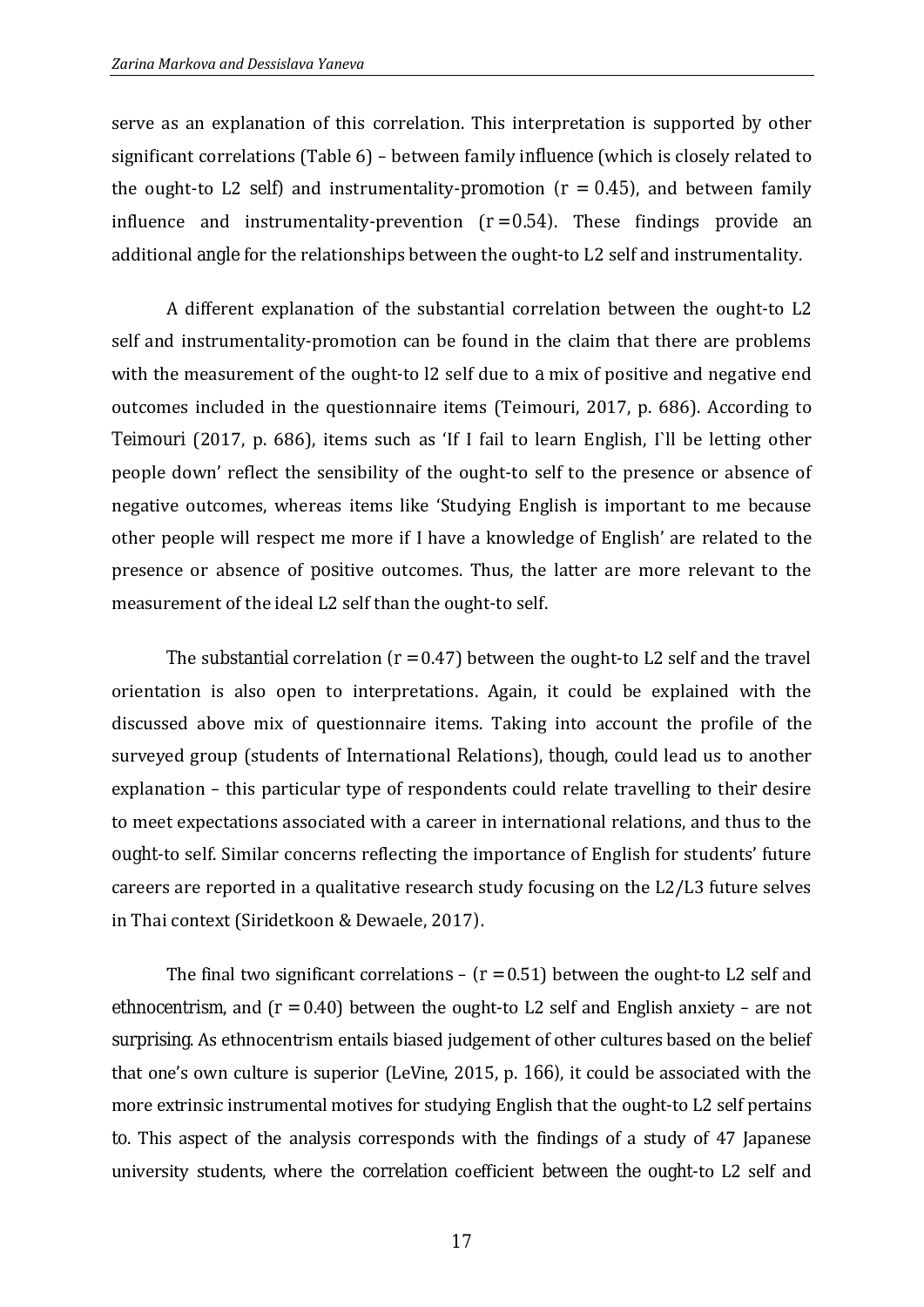ethnocentrism is 0.44 (Apple & Aliponga, 2018, pp. 289-308). As for the correlation between the ought-to L2 self and English anxiety, it confirms the assumption that less internalised instrumental motives to study English are more likely to be related to higher levels of language anxiety. This result is corroborated by similar correlations in previous research on the topic (Papi, 2010; MacWhinnie & Mitchell, 2017; Teimouri, 2017).

|                 |                              |                     |                              |                               |                                          |                       | ັ                    |               |                    |                 |                      |                                                |
|-----------------|------------------------------|---------------------|------------------------------|-------------------------------|------------------------------------------|-----------------------|----------------------|---------------|--------------------|-----------------|----------------------|------------------------------------------------|
| Intended Effort | Self<br>Ideal L <sub>2</sub> | Influence<br>Family | Instrumentality<br>Promotion | Instrumentality<br>Prevention | towards<br>Learning English<br>Attitudes | Orientation<br>Travel | Fear of Assimilation | Ethnocentrism | Anxiety<br>English | Integrativeness | Interest<br>Cultural | $\mathbf{L}$<br>Attitudes towards<br>Community |
| 0.17            | 0.13                         | $0.71**$            | $0.42*$                      | $0.67**$                      | 0.01                                     | $0.47**$              | 0.16                 | $0.51**$      | $0.40*$            | 0.27            | 0.22                 | 0.22                                           |
|                 |                              |                     |                              |                               |                                          |                       |                      |               |                    |                 |                      |                                                |

#### **Table 5**

*Correlations between the motivational variables and ought-to L2 self*

### *Note:* \* *p* < .05 (2-tailed), \*\* *p* < .01 (2-tailed).

Previous research has found that parental encouragement contributes to students' learning behaviour in a positive way (Csizér & Lukács, 2010). Although the correlation between intended effort and parental encouragement in the present analysis is weak and non-significant, a look at how family influence correlates with the motivational variables that have not been discussed yet (table 6) could provide a more nuanced picture of the L2 motivational self system of the surveyed group. Apart from the substantial correlations with the two types of instrumentality discussed above, family influence has a moderate correlation with English anxiety  $(r = 0.48)$ , ethnocentrism  $(r = 0.42)$  and cultural interest  $(r = 0.38)$ . Among these, the first is perhaps the more logical to expect as language anxiety could be associated with aspirations and values that are more internal to the parents than to their children – an assumption that has been validated in an Iranian high-school context (Papi, 2010). The values of the other two correlation coefficients are similar although they seem to refer to opposite or near-opposite concepts – notwithstanding this opposition, these correlations indicate a connection between family influence and attitudes to other cultures.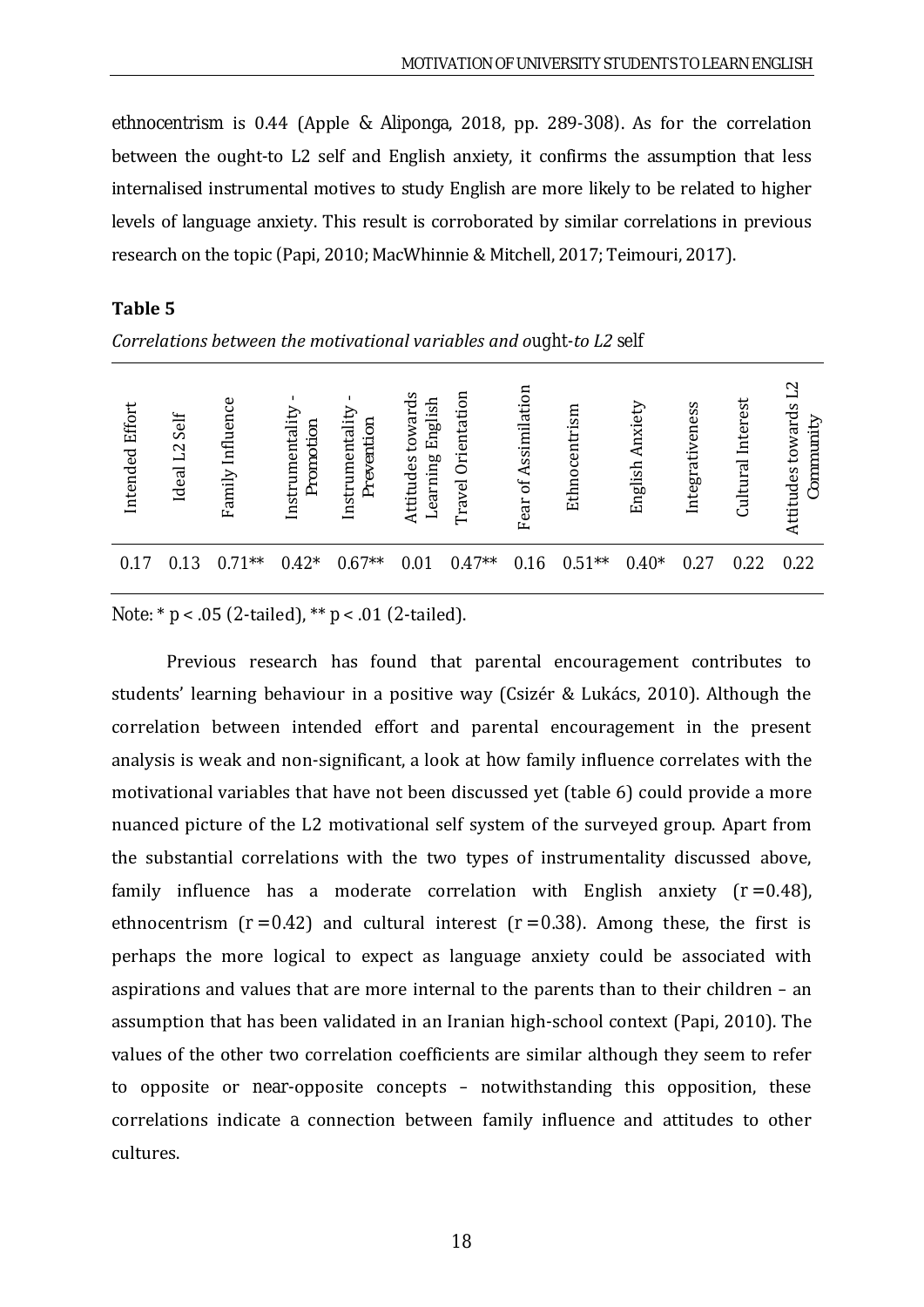#### **Table 6**

| Correlations between the motivational variables and parental encouragement/family |  |
|-----------------------------------------------------------------------------------|--|
| influence                                                                         |  |

| Intended Effor | Self<br>Ideal L <sub>2</sub> | Self<br>Ought-to L2 | Instrumentality<br>Promotion | Instrumentality<br>Prevention | towards<br>English<br>earning<br>Attitudes<br>ᅴ | Orientation<br>Travel | Assimilation<br>Ъ<br>Fear | Ethnocentrism | Anxiet<br>English | Integrativeness | Interest<br>Cultural | $\sim$<br>Attitudes towards<br>community |
|----------------|------------------------------|---------------------|------------------------------|-------------------------------|-------------------------------------------------|-----------------------|---------------------------|---------------|-------------------|-----------------|----------------------|------------------------------------------|
| 0.25           | 0.00                         | $0.71**$            | $0.45*$                      | $0.52**$                      | 0.04                                            | 0.42                  | 0.24                      | $0.42*$       | $0.48**$          | 0.19            | $0.38*$              | 0.19                                     |

*Note:* \* *p* < .05 (2-tailed), \*\* *p* < .01 (2-tailed).

Table 7 and table 8 provide details about the correlations between the motivational variables and the two types of instrumentality which could shed further light on the specifics of the relationship between the ought-to L2 self and the two aspects of instrumentality of the surveyed group. The correlation coefficients suggest substantial connections between instrumentality-promotion and travel orientation  $(r = 0.56)$ , cultural interest ( $r = 0.50$ ), and integrativeness ( $r = 0.46$ ) on the one hand (Table 7), and between instrumentality-prevention and English anxiety (*r* = 0.41), and ethnocentrism  $(r=0.40)$ , on the other hand (Table 8). Additionally, Table 7 indicates moderate correlations between instrumentality-promotion and attitudes towards learning English  $(r = 0.39)$  and attitudes towards L2 community  $(r = 0.36)$ . What is not in accordance with the L2 Motivational Self System, but is suggested by the correlation between the ought-to L2 system and instrumentality-promotion discussed above, is the substantial intercorrelation between instrumentality-promotion and instrumentality-prevention  $(r = 0.54)$ . This result hints that the two aspects of instrumentality are not discrete enough for the surveyed group – a fact that could be interpreted as either a lack of sufficient internalisation of students' promotional motives or an inclination to satisfy their promotional motives through prevention-focus regulation. The latter interpretation could be supported by the substantial correlations (Table 8) between instrumentalityprevention and two variables typically associated with promotional motives: travel orientation  $(r=0.39)$  and cultural interest  $(r=0.36)$ , and can be attributed to respondents' profile – students of International Relations. As Taguchi et al. (2009, p.82)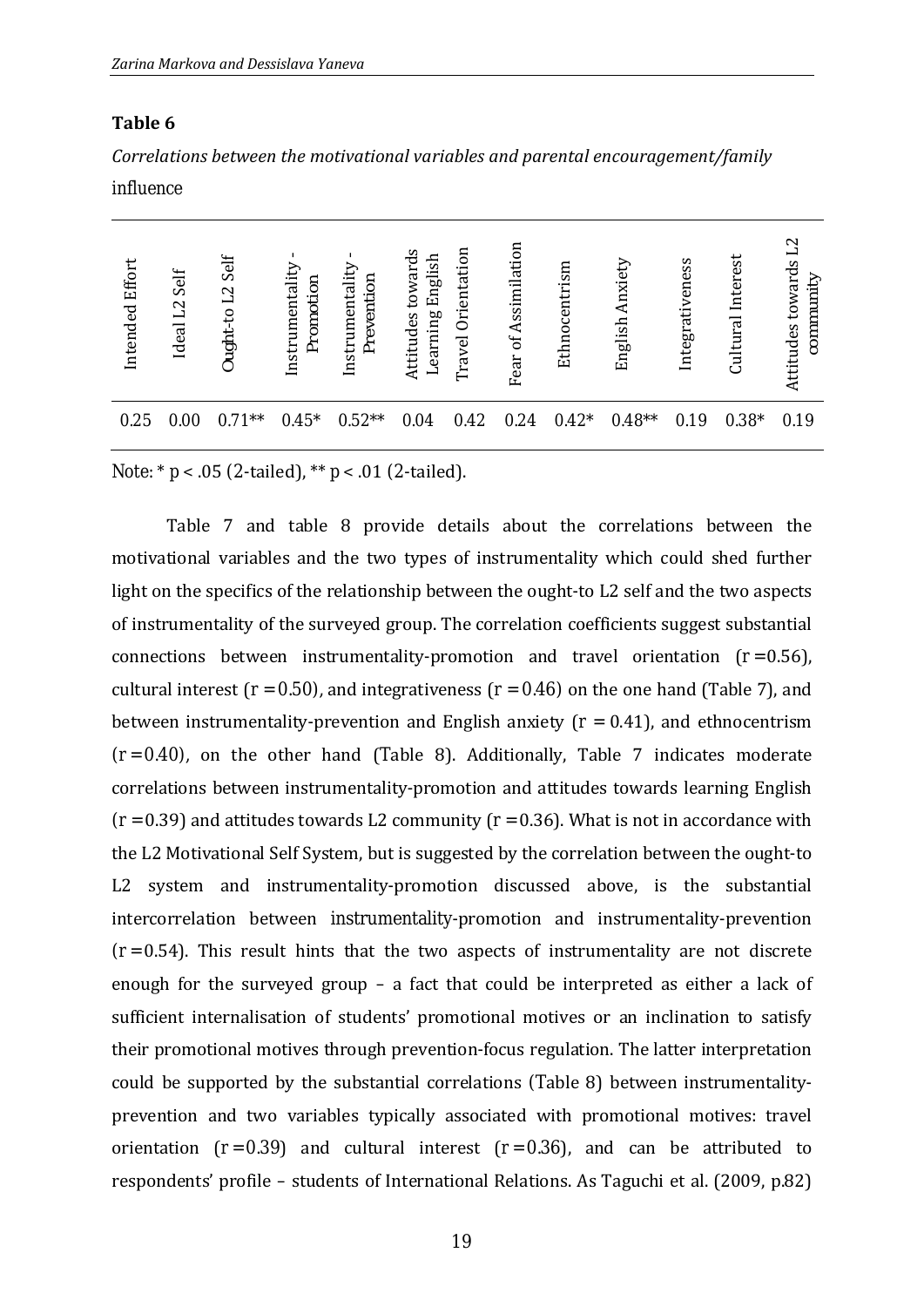suggest, instrumentality items can be perceived differently depending on the context: studying English for going abroad could be promotional for those who want to study abroad, but it could be preventional for those for whom working abroad is part of their future jobs. Whatever the explanation, this feature of the L2 motivational profile of the surveyed group merits more exploration, perhaps through qualitative research instruments.

#### **Table 7**

*Correlations between the motivational variables and instrumentality-promotion*

| effor<br>Intended | Self<br>$\mathbf{L}$<br>Ideal | Sei<br>$\mathbf{z}$<br>−<br>ς,<br>Ought | Infl<br>Family | ention<br>Instrumental<br>Pre | English<br>$\mathbf{\sigma}$<br>towar<br>earning<br>Attitudes | ទ<br>Orientati<br>Travel | Assimilation<br>ðf<br>Fear | Ethnocentrism | ₻<br>Anxi<br>English | Integrativeness | est<br>Ė<br>ಸ<br>Cultur | Ņ<br>ards<br>community<br>ς<br>Attitudes |
|-------------------|-------------------------------|-----------------------------------------|----------------|-------------------------------|---------------------------------------------------------------|--------------------------|----------------------------|---------------|----------------------|-----------------|-------------------------|------------------------------------------|
| $0.56**$          | $0.65***$                     | $0.42*$                                 | $0.45*$        | $0.54**$                      | $0.39*$                                                       | $0.56**$                 | 0.16                       | 0.22          | 0.08                 | $0.46**$        | $0.50**$                | $0.36*$                                  |

*Note:* \* *p* < .05 (2-tailed), \*\* *p* < .01 (2-tailed).

#### **Table 8**

*Correlations between the motivational variables and instrumentality-prevention*

| effort<br>Intended | Self<br>L <sub>2</sub><br>Ideal | Self<br>$\mathbf{\Omega}$<br>━<br>$\overline{c}$<br>Ought. | En<br>Infl <sub>1</sub><br>Family | Instrumentali<br>omotion<br>È | English<br>toward<br>Learning<br>Attitudes | entation<br>Ğ<br>Travel | Assimilation<br>$\sigma$<br>Fear | Ethnocentrism | Φ<br>Anxi<br>English | Integrativeness | est<br>Inter<br>तृत<br>Ĕ | ttitudes towards<br>community |
|--------------------|---------------------------------|------------------------------------------------------------|-----------------------------------|-------------------------------|--------------------------------------------|-------------------------|----------------------------------|---------------|----------------------|-----------------|--------------------------|-------------------------------|
| 0.24               | 0,19                            | $0.67**$                                                   | $0.52**$                          | $0.54**$                      | 0.14                                       | $0.39*$                 | 0.16                             | $0.40*$       | $0.41*$              | 0.23            | $0.36*$                  | 0.21                          |

*Note:* \* *p* < .05 (2-tailed), \*\* *p* < .01 (2-tailed).

### **Conclusion**

The present study has several limitations. First, all the data come from students at only one university and may not be representative. Second, the survey participation has been voluntary, and the number of respondents, although sufficient for statistical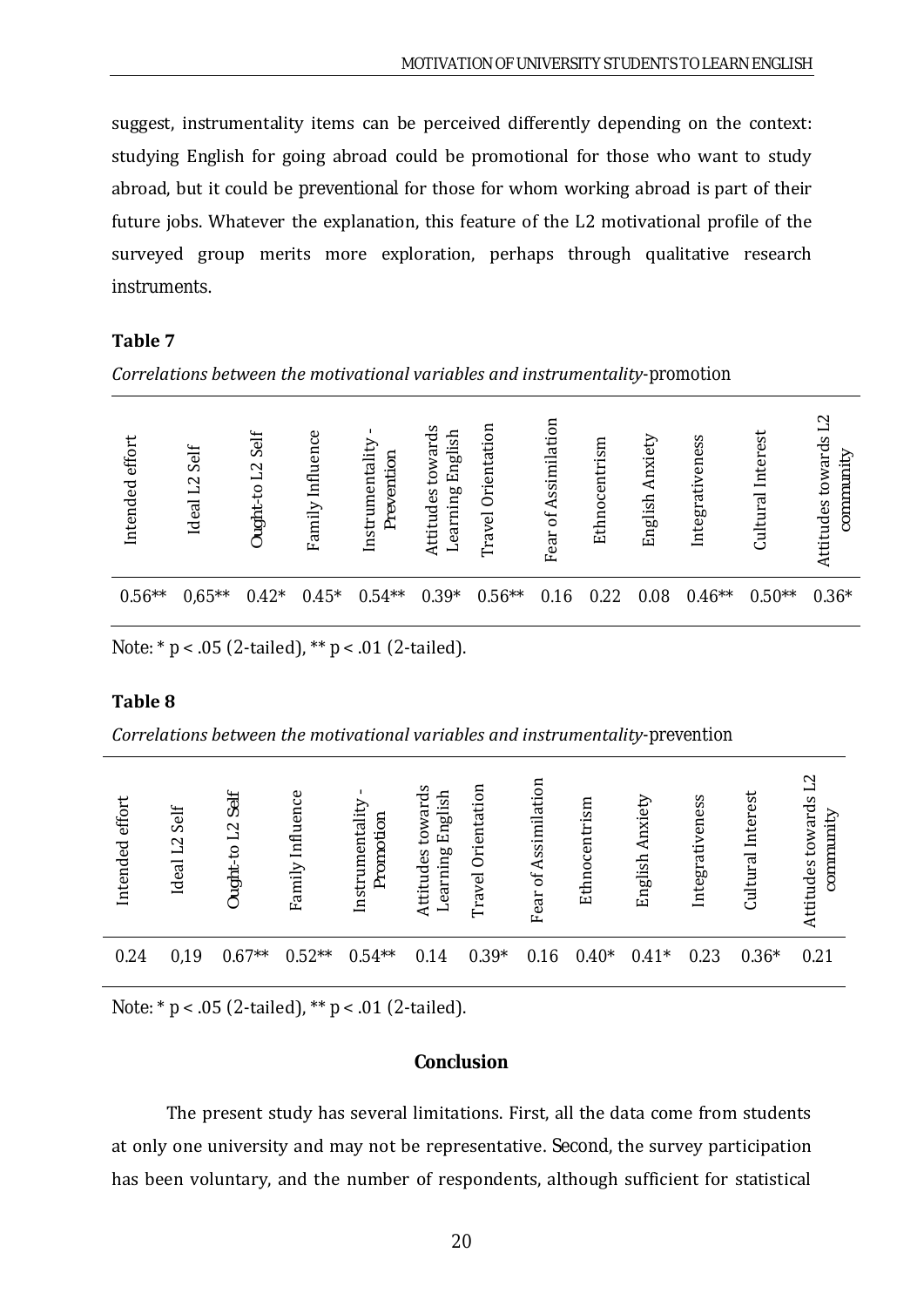analysis, does not allow of generalisation. Third, the use of self-reported questionnaires as research instruments has its weaknesses – response fatigue and social desirability bias are just two examples. Therefore, caution is needed when extrapolating from this small-scale study to other contexts.

Still, the study offers a nuanced picture of the language learning motivation of students of International Relations at a Bulgarian university. Its findings are in broad agreement with those of examinations of the L2 Motivational Self System in other countries. Consistent with previous results (Lamb, 2012; You & Dörnyei, 2016), the study participants score high on the criterion measure and on factors associated with the ideal L2 self domain, while factors related to the ought-to L2 self domain receive lower scores. Similarly to other studies (Taguchi et al., 2009; You & Dörnyei, 2016), the reported attitudes towards learning English and ideal L2 self are found to be strongly connected to motivated L2 learning behaviour. The promotional focus of the ideal L2 self and the preventive aspect of the ought-to L2 self (Dörnyei, 2009; Taguchi et al., 2009) have once again found support in this study. Also, in tune with previous research (Papi, 2010), the affective factors are more substantially correlated to factors associated with the ought-to L2 self than to those related to the ideal L2 self.

Like previous research (Csizér & Lukács, 2010; Lamb, 2012), this study has been unable to resolve the doubt over the relation of the ought-to L2 self to the intended learning effort. Although the recommended, more elaborate measure (Taguchi et al., 2009; Dörnyei & Chan, 2013) was employed, the correlation between the ought-to L2 self and the criterion measure is low and non-significant. Additionally, in contrast to the premise of the L2 Motivational Self System, but in correspondence to the findings of Taguchi et al. (2009), a substantial correlation between the ought-to L2 self and promotional instrumentality has been arrived at. This inconsistency could be explained by the cultural specifics of family relations and expectations, but it could be also a sign of the ambiguity of the construct.

The analysis has revealed several motivational characteristics of the surveyed students that could be related to aspects of their profile connected with their future careers in international relations. There is a substantial correlation between the travel orientation, typically considered within the ideal L2 self domain, and the ought-to L2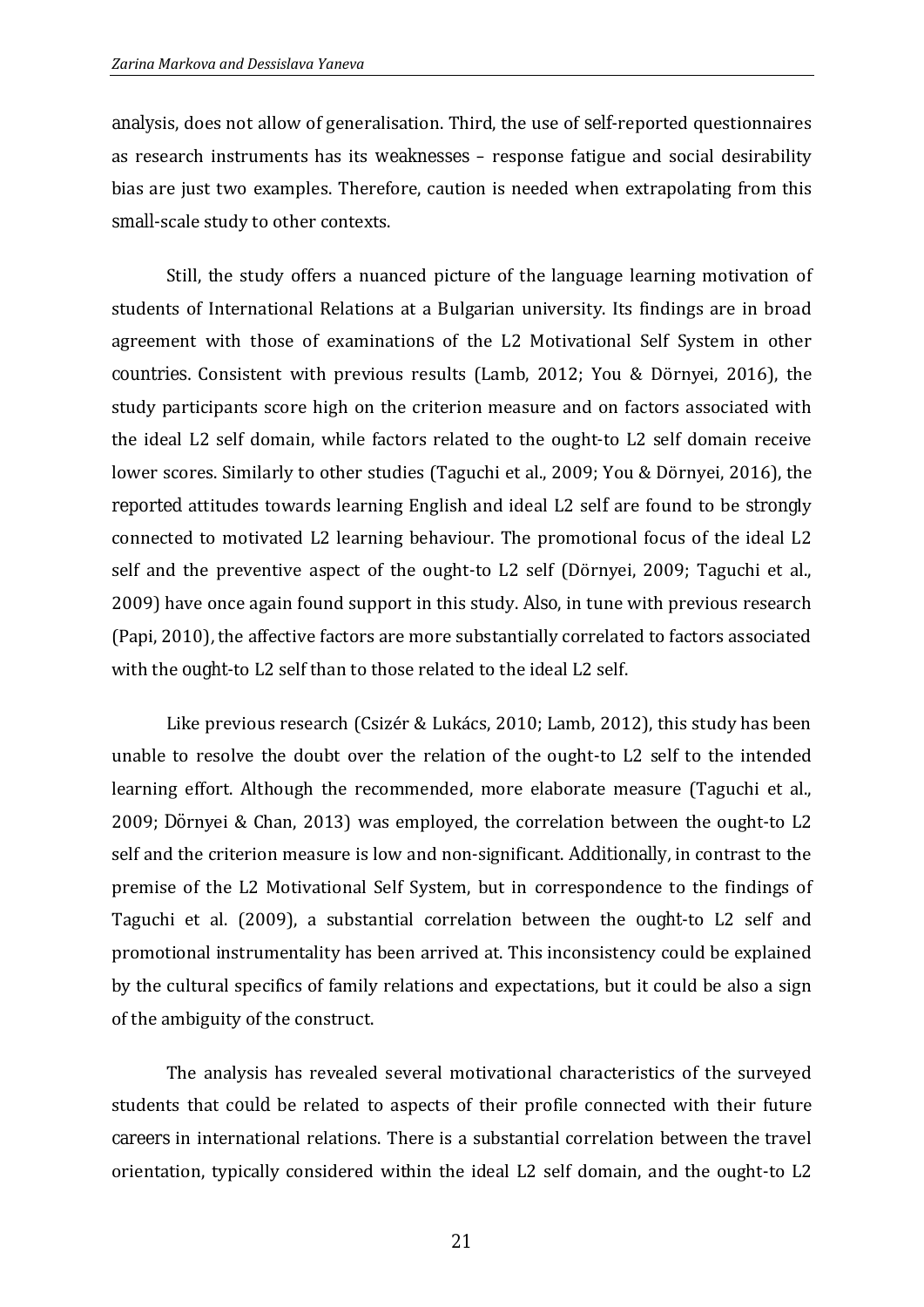self. The most unexpected result, however, is the significant intercorrelation between instrumentality-promotion and instrumentality-prevention. These findings suggest a prevention-focus approach to motives typically perceived as promotional which, however, could be interpreted as preventive by people who see travel, cultural interest and working abroad as integral to their future duties. More thorough, qualitativeapproach investigation could provide a better understanding of this feature of the motivational profile of the surveyed group.

The study bears several practical implications. First, it offers evidence that, even at university level, individual teachers and the way they construct learning experiences are closely linked to their students' motivated behaviour. Second, it provides a detailed picture of the motivational characteristics of the Bulgarian students of International Relations which could stimulate their teachers to create learning conditions maximising learners' involvement. Last but not least, the outlined motivational profile – if shared with the students – may trigger students' self-reflection, enhance their self-awareness, and thus contribute to their personal and professional development.

#### **References**

- Al-Shehri, A. S. (2009). Motivation and vision: The relation between the ideal L2 self, imagination and visual style. In Z. Dörnyei & E. Ushioda (Eds.), *Motivation, language identity and the L2 self* (pp. 164-171). Multilingual Matters. <https://doi.org/10.21832/9781847691293-009>
- Apple, M. T., & Aliponga, J. (2018). Intercultural communication competence and possible L2 selves in a short-term study abroad program. In I. Walker, D. Chan, M. Nagami & C. Bourguignon (Eds). *New perspectives on the development of communicative and related competence in foreign language education* (pp. 289- 308). De Gruyter, <https://doi.org/10.1515/9781501505034-012>
- Csizér, K., & Kormos, J. (2009). Learning experiences, selves and motivated learning behaviour: A comparative analysis of structural models for Hungarian secondary and university learners of English. In Z. Dörnyei & E. Ushioda (Eds.), *Motivation, language identity and the L2 self* (pp. 98-119). Multilingual Matters. <https://doi.org/10.21832/9781847691293-006>
- Csizér, K., &Lukács, G. (2010). The comparative analysis of motivation, attitudes and selves: The case of English and German in Hungary. *System, 38*, 1-13. <https://doi.org/10.1016/j.system.2009.12.001>
- Crookes, G., & Schmidt, R. (1991). Motivation: Reopening the research agenda. *Language Learning, 41*(4), 469-512. <https://doi.org/10.1111/j.1467-1770.1991.tb00690.x>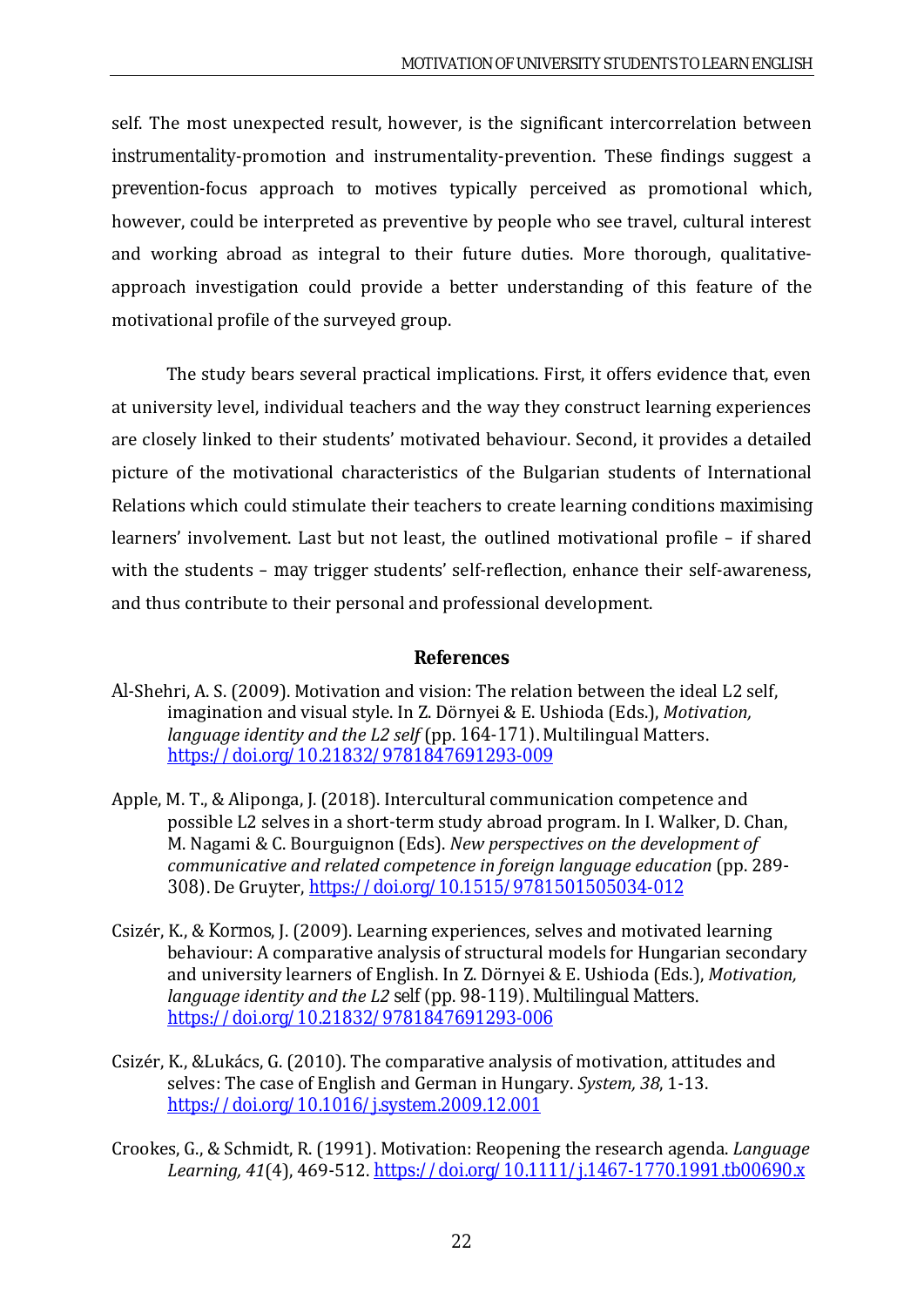- Desi, E. L., &Ryan, R. M. (1985). *Intrinsic motivation and self-determination in human behaviour*. Plenum Press. <https://doi.org/10.1007/978-1-4899-2271-7>
- Dörnyei, Z. (2009). The L2 motivational self system. In Z. Dörnyei & E. Ushioda (Eds.), *Motivation, language identity and the L2 self* (pp. 9-42). Multilingual Matters. <https://doi.org/10.21832/9781847691293-003>
- Dörnyei, Z. (2010). The relationship between language aptitude and language learning motivation: Individual differences from a dynamic systems perspective. In E. Macaro (Ed.), *Continuum companion to second language acquisition* (pp. 247- 267). Continuum.
- Dörnyei, Z., & Chan, L. (2013). Motivation and vision: An analysis of future L2 self images, sensory styles, and imagery capacity across two target languages, *Language Learning, 63*, 437-62. <https://doi.org/10.1111/lang.12005>
- Dörnyei, Z. & Ushioda, E. (2013). *Teaching and researching: Motivation*. Routledge. <https://doi.org/10.4324/9781315833750>
- Ellis, R. (2004). Individual differences in second language learning. In A. Davies & C. Elder (Eds.), *The handbook of applied linguistics* (pp. 525-551). Blackwell Publishing. <https://doi.org/10.1002/9780470757000.ch21>
- Gardner, R. (1985). *Social psychology and second language learning: the role of attitude and motivation.* Edward Arnold.
- Gardner, R. C., & Lambert, W. E. (1959). Motivational variables in second-language acquisition. *Canadian Journal of Psychology/Revue canadienne de psychologie, 13*(4), 266-272. <https://doi.org/10.1037/h0083787>
- Henry, A. (2011). Gender differences in L2 motivation: A reassessment. In S. A. Davies (Ed.) *Gender gap: Causes, experiences and effects* (pp. 81-102). Nova Science.
- Henry, A. & Cliffordson, C. (2013). Motivation, gender, and possible selves. *Language Learning, 63*, 271-95. <https://doi.org/10.1111/lang.12009>
- Higgins, E.T. (1987). Self-discrepancy: A theory relating self and affect. *Psychological Review, 94*, 319-340. <https://doi.org/10.1037/0033-295X.94.3.319>
- Higgins, E.T. (1998). Promotion and prevention: Regulatory focus as a motivational principle. *Advances in Experimental Social Psychology, 30*, 1-46. [https://doi.org/10.1016/S0065-2601\(08\)60381-0](https://doi.org/10.1016/S0065-2601(08)60381-0)
- Higgins, E.T., Klein, R., & Strauman, T. (1985). Self-concept discrepancy theory: A psychological model for distinguishing among different aspects of depression and anxiety. *Social Cognition, 3*(1), 51-76. <https://doi.org/10.1521/soco.1985.3.1.51>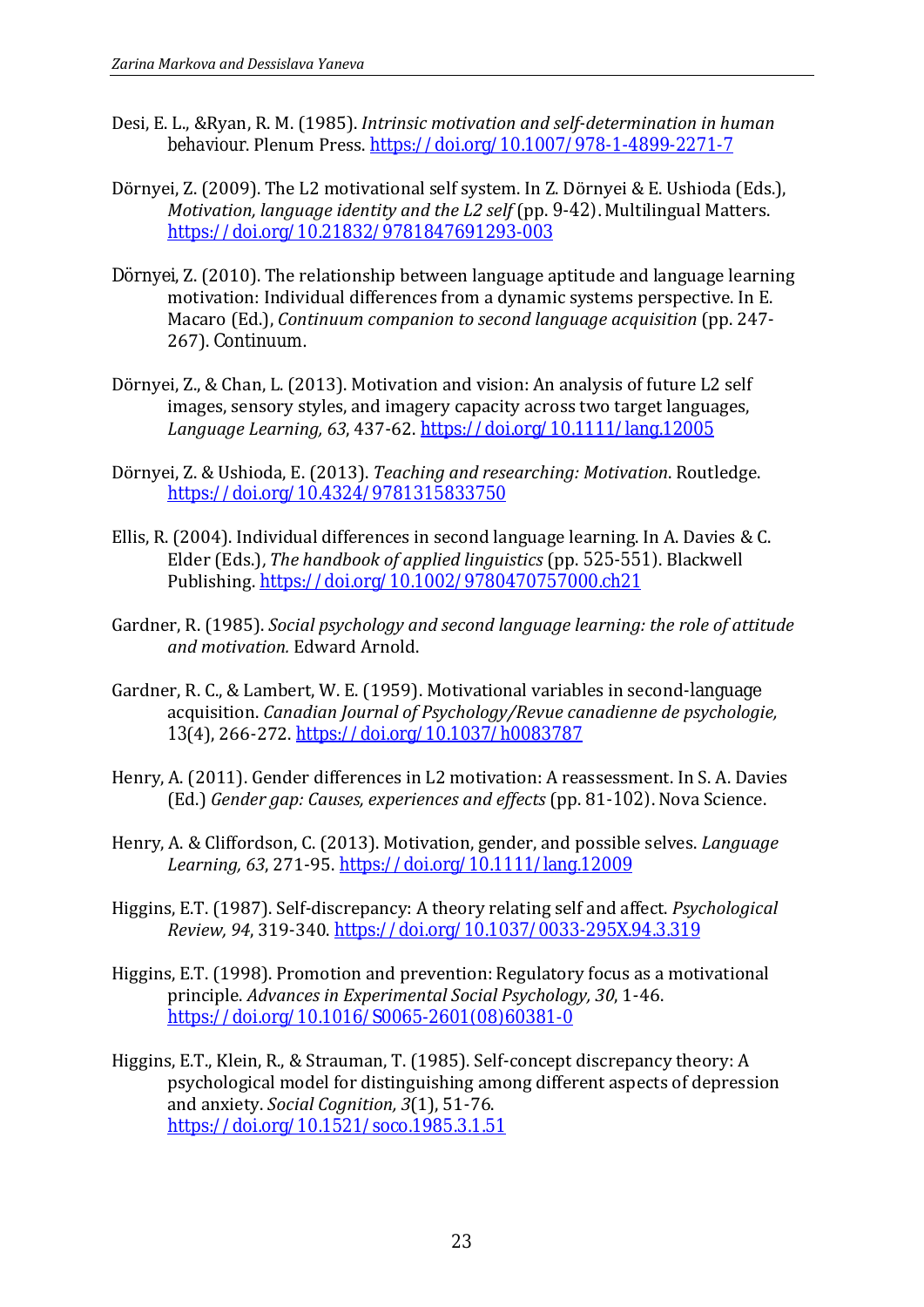- Lamb, M. (2012). A self-system perspective on young adolescents' motivation to learn English in urban and rural settings. *Language Learning, 62*, 997-1023. <https://doi.org/10.1111/j.1467-9922.2012.00719.x>
- LeVine, R. A. (2015). Ethnocentrism. In J. D. Wright (Ed.) *International Encyclopedia of the Social and Behavioral Sciences* (2nd ed.) (pp. 166-167). Elsevier. <https://doi.org/10.1016/B978-0-08-097086-8.12063-X>
- MacWhinnie, S. G. B., & Mitchell, C. (2017). English classroom reforms in Japan: a study of Japanese university EFL student anxiety and motivation. *Asian-Pacific Journal of Second Language and Foreign Language Education, 2*(1), 1-13. <https://doi.org/10.1186/s40862-017-0030-2>
- Markova, Z. (2020). *The motivation of university students of International Relations to learn English* (v1) [Data set]. Mendeley Data. <https://doi.org/10.17632/69t8tvbwzf.1>
- Markova Z. (2016). Straight from the horse's mouth: Motivation to learn English, *BETA E-Newsletter*, *22*, 36-46. [http://www.beta-iatefl.org/cogitoergosum/wp](http://www.beta-iatefl.org/cogitoergosum/wp-content/uploads/2016/06/BETA_E-Newsletter_March_April_2016.pdf)[content/uploads/2016/06/BETA\\_E-Newsletter\\_March\\_April\\_2016.pdf](http://www.beta-iatefl.org/cogitoergosum/wp-content/uploads/2016/06/BETA_E-Newsletter_March_April_2016.pdf)
- Markus, H.R., & Nurius, P. (1986). Possible selves. *American Psychologist, 41*, 954-969. <https://doi.org/10.1037/0003-066X.41.9.954>
- Masgoret, A.-M., & Gardner, R. C. (2003). Attitudes, motivation, and second language learning: A metaanalysis of studies conducted by Gardner and associates. *Language Learning, 53*(1), 123-163. <https://doi.org/10.1111/1467-9922.00212>
- Noels, K. (2001). Learning Spanish as a second language: Learners' orientations and perceptions of their teachers' communication style. *Language Learning, 51*(1), 107-144. [https://doi.org/10.1111/0023-](https://doi.org/10.1111/0023-8333.00149)8333.00149
- Noels, K. A., Pelletier, L. G., Clément, R., & Vallerand, R. J. (2003). Why are you learning a second language? Motivational orientations and self-determination theory. *Language Learning, 53*(51), 33-64. <https://doi.org/10.1111/1467-9922.53223>
- Papi, M. (2010). The L2 motivational self system, L2 anxiety and motivated behaviour: A structural equation modeling approach. *System, 38*(3), 467-479. <https://doi.org/10.1016/j.system.2010.06.011>
- Pehlivanova, P. (2011). Motivatsiya i demotivatsiya pri izuchavane na chuzhd ezik. *Pedagogicheski almanah: pedagogièsko spisanie na Velikoturnovski universitet 'Sv. sv. Kiril I Metody'* [Motivation and demotivation for learning a foreign language. *Pedagogical Almanac: Pedagogical Journal of the University of Veliko Turnovo*]. *19*(3). 12-19. <http://journals.uni-vt.bg/almanac/bul/vol19/iss3/2>
- Popandonova, E. (2009). Pedagogicheski izmereniya na motivatsiyata za izuchavane na chuzhd ezik. *Nauchni trudove na Rusenskiya universitet* [Pedagogical dimensions of motivation to learn a foreign language. *Research Publications of the University of Ruse*]. *48*(6.2). 190-196. [http://conf.uni](http://conf.uni-ruse.bg/bg/?cmd=dPage&pid=proc09-6.2)[ruse.bg/bg/?cmd=dPage&pid=proc09-6.2](http://conf.uni-ruse.bg/bg/?cmd=dPage&pid=proc09-6.2)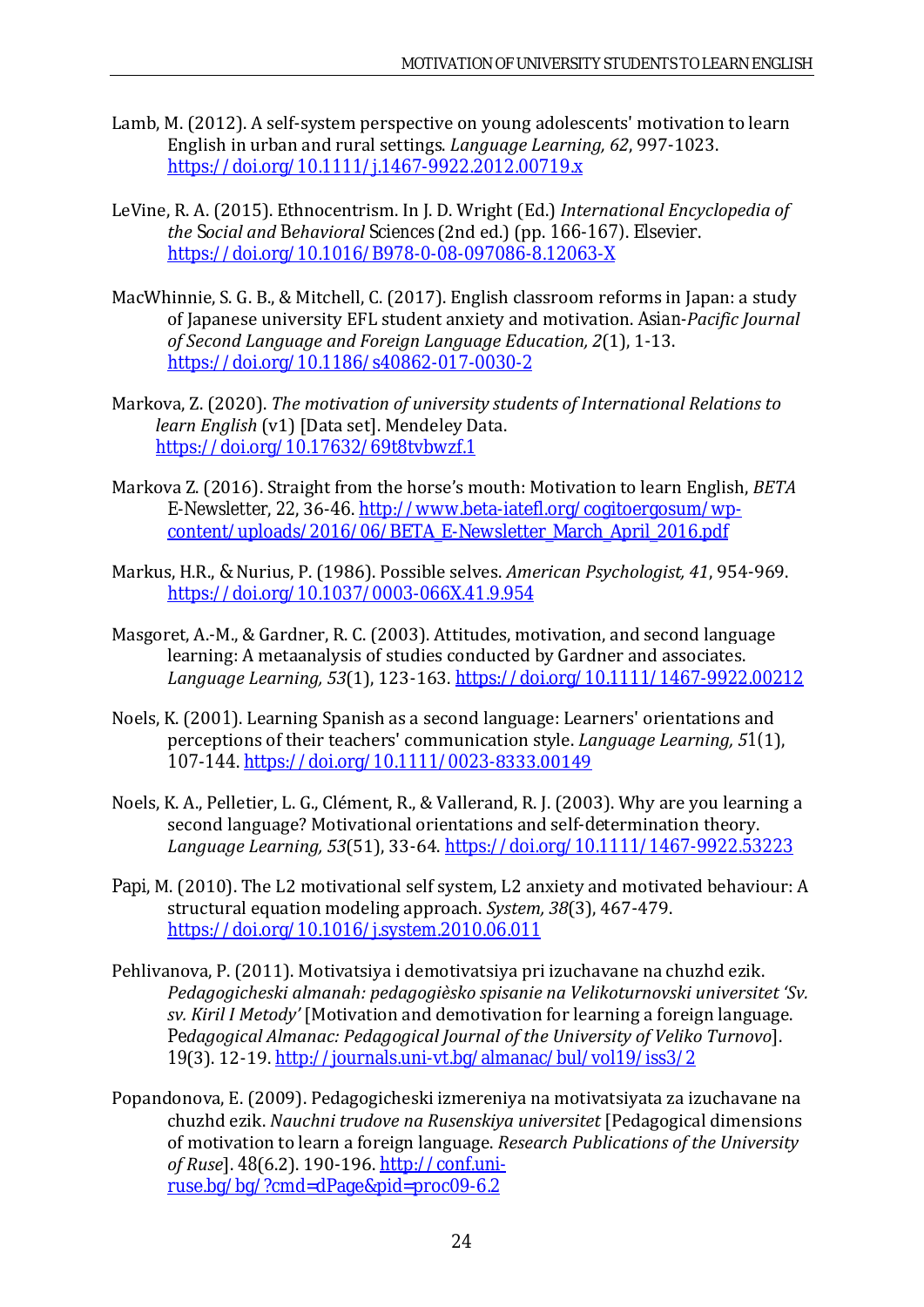- Ruzhekova-Rogozherova, B. (2014). Teaching English language learning strategies at the Todor Kableshkov University of Transport. *Mechanics transport communications, 12*(3/1). [http://mtc-aj.com/library/985\\_EN.pdf](http://mtc-aj.com/library/985_EN.pdf)
- Ryan, S. (2009). Self and identity in L2 motivation in Japan: The ideal L2 self and the Japanese learners of English. In Z. Dörnyei & E. Ushioda (Eds.), *Motivation, language identity and the L2 self* (pp. 120-143). Multilingual Matters. <https://doi.org/10.21832/9781847691293-007>
- Shopov, T. (2013). *Pedagogika na ezika* [*Pedagogy of language*]. Sofia University Press.
- Shopov, T., & Sofronieva, E. (2018). *Vsichko da stava za pouka [Let all things be done into edifying]*. Sofia University Press.
- Siridetkoon, P., & Dewaele, J. M. (2017). Ideal self and ought-to self of simultaneous learners of multiple foreign languages. *International Journal of Multilingualism, 15*(4), 313-328. <https://doi.org/10.1080/14790718.2017.1293063>
- Skehan, P. (1991). Individual differences in second language learning. *Studies in Second Language Acquisition, 13*, 275-298. <https://doi.org/10.1017/S0272263100009979>
- Taguchi, T., Magid, M., & Papi, M. (2009). The L2 motivational self system among Japanese, Chinese and Iranian learners of English: A comparative study. In Z. Dörnyei, &E. Ushioda (Eds.), *Motivation, language identity and the L2 self* (pp. 66- 97). Multilingual Matters. <https://doi.org/10.21832/9781847691293-005>
- Teimouri, Y. (2017). L2 selves, emotions, and motivated behaviors*. Studies in Second Language Acquisition, 39*, 681-709. <https://doi.org/10.1017/S0272263116000243>
- You, C. J., & Dörnyei, Z. (2016). Language learning motivation in China: Results of a large-scale stratified survey. *Applied Linguistics, 37*(4), 495-516. <https://doi.org/10.1093/applin/amu046>
- Ushioda, E. (2001) Language learning at university: Exploring the role of motivational thinking. In Z. Dörnyei & R. Schmidt (Eds.), *Motivation and Second Language Acquisition* (pp. 91-124). University of Hawaii Press.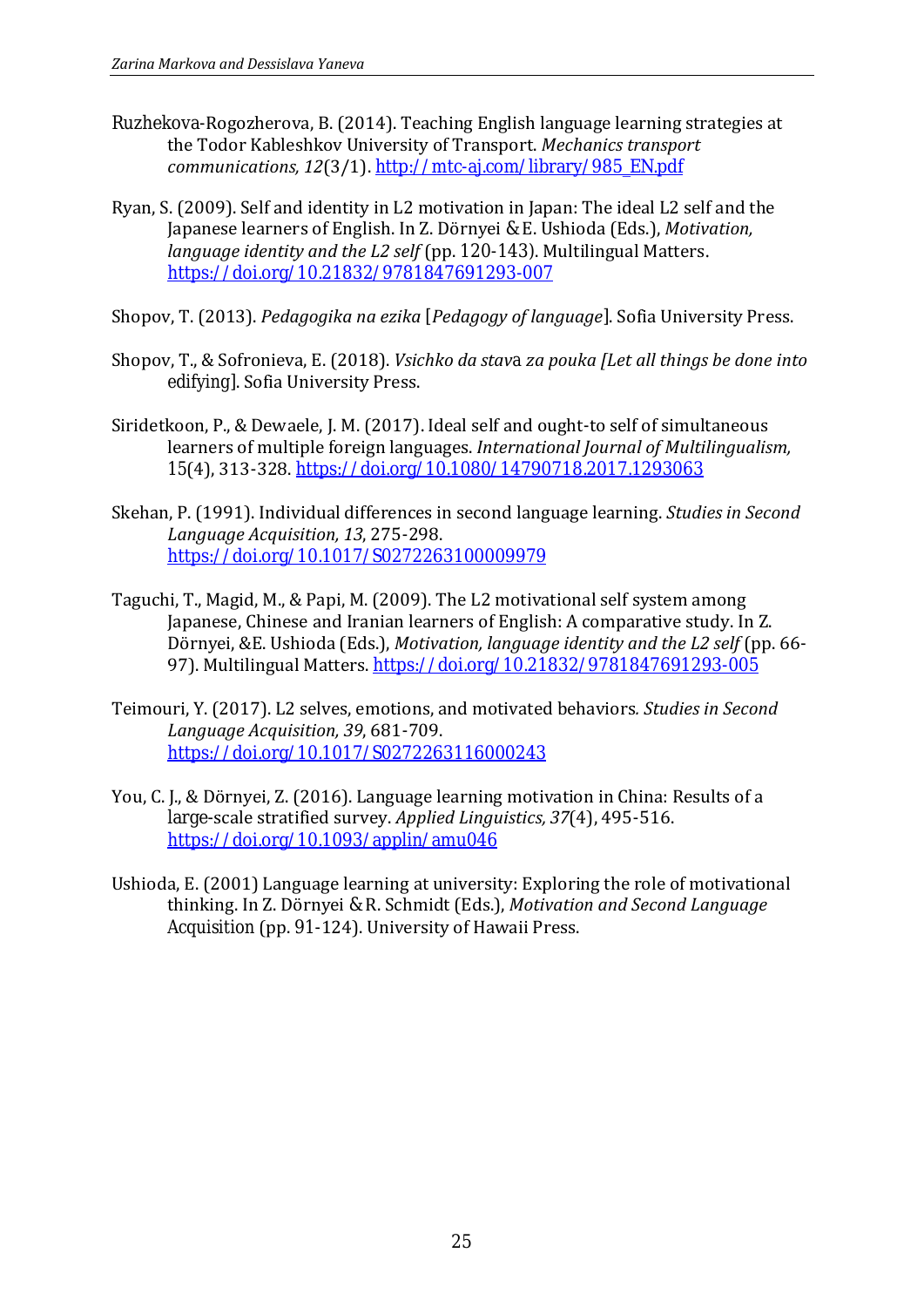# Appendix A

# English Learner Questionnaire

This survey is conducted to better understand the thoughts and beliefs of learners of English. Please read each instruction and write your answers. This is not a test, so there are no 'right' or 'wrong' answers and you do not even have to write your name on it. The results of this survey will be used only for research purposes, so please give your answers sincerely. Thank you very much for your help!

## Part I

In this part, we would like you to tell us how much you agree or disagree with the following statements by simply marking a number from 1 to 6. Please do not leave out any item.

| Strongly                                                           | <b>Disagree</b>                                                                                                                    | Agree                                                              |                                                                       |                | Strongly       |                |                |                |                  |
|--------------------------------------------------------------------|------------------------------------------------------------------------------------------------------------------------------------|--------------------------------------------------------------------|-----------------------------------------------------------------------|----------------|----------------|----------------|----------------|----------------|------------------|
| disagree                                                           |                                                                                                                                    | disagree                                                           |                                                                       |                |                |                |                | agree          |                  |
|                                                                    | $\overline{2}$                                                                                                                     | 3                                                                  | 4                                                                     | $\overline{5}$ |                |                |                | 6              |                  |
| I like skiing very much.                                           |                                                                                                                                    |                                                                    | (Ex.) If you strongly agree with the following statement, write this: |                |                |                |                |                |                  |
|                                                                    |                                                                                                                                    |                                                                    |                                                                       | $\mathbf{1}$   | 2              | 3              |                | 5              | $\boldsymbol{6}$ |
| important.                                                         |                                                                                                                                    | 1. I study English because close friends of mine think it is       |                                                                       | $\mathbf{1}$   | $\overline{2}$ | $\overline{3}$ | $\overline{4}$ | $\overline{5}$ |                  |
| 2. My parents/family believe(s) that I must study English to be an | $\mathbf{1}$                                                                                                                       | $\overline{2}$                                                     | 3                                                                     | $\overline{4}$ | 5              | 6              |                |                |                  |
| educated person.                                                   |                                                                                                                                    |                                                                    |                                                                       |                |                |                |                |                |                  |
|                                                                    | 3. Studying English can be important to me because I think it will<br>someday be useful in getting a good job and/or making money. | $\mathbf{1}$                                                       | $\overline{2}$                                                        | 3              | $\overline{4}$ | 5              | 6              |                |                  |
|                                                                    |                                                                                                                                    |                                                                    | 4. I have to study English because I don't want to get bad marks in   | $\mathbf{1}$   | $\overline{2}$ | 3              | $\overline{4}$ | 5              | 6                |
| it.                                                                |                                                                                                                                    |                                                                    |                                                                       |                |                |                |                |                |                  |
|                                                                    |                                                                                                                                    | 5. Learning English is important to me because I would like to     |                                                                       | $\mathbf{1}$   | $\overline{2}$ | 3              | $\overline{4}$ | 5              | 6                |
| travel internationally.                                            |                                                                                                                                    |                                                                    |                                                                       |                |                |                |                |                |                  |
|                                                                    |                                                                                                                                    | 6. I think that there is a danger that Bulgarian people may forget |                                                                       | $\mathbf{1}$   | $\overline{2}$ | 3              | $\overline{4}$ | 5              | 6                |
|                                                                    |                                                                                                                                    | the importance of Bulgarian culture, as a result of                |                                                                       |                |                |                |                |                |                  |
| internationalization.                                              |                                                                                                                                    |                                                                    |                                                                       |                |                |                |                |                |                  |
| Bulgarian.                                                         |                                                                                                                                    | 7. I would be happy if other cultures were more similar to         |                                                                       | $\mathbf{1}$   | $\overline{2}$ | 3              | $\overline{4}$ | 5              | 6                |
|                                                                    |                                                                                                                                    | 8. I would like to spend lots of time studying English.            |                                                                       | $\mathbf{1}$   | $\mathbf{2}$   | 3              | $\overline{4}$ | 5              | 6                |
|                                                                    |                                                                                                                                    | 9. I can imagine myself speaking English as if I were a native     |                                                                       | $\overline{1}$ | $\overline{2}$ | $\overline{3}$ | $\overline{4}$ | $\overline{5}$ |                  |
| speaker of English.                                                |                                                                                                                                    |                                                                    |                                                                       |                |                |                |                |                |                  |
|                                                                    |                                                                                                                                    | 10. If I fail to learn English, I'll be letting other people down. |                                                                       | $\mathbf{1}$   | $\frac{2}{2}$  | $\frac{3}{3}$  | 4              | $rac{5}{5}$    | 6                |
|                                                                    |                                                                                                                                    |                                                                    | 11. Studying English is important to me in order to bring honours     | $\overline{1}$ |                |                | $\overline{4}$ |                |                  |
| to my family.                                                      |                                                                                                                                    |                                                                    |                                                                       |                |                |                |                |                |                  |
|                                                                    |                                                                                                                                    |                                                                    | 12. Studying English is important to me because English proficiency   | $\mathbf{1}$   | $\overline{2}$ | 3              | $\overline{4}$ | 5              | 6                |
|                                                                    | is necessary for promotion in the future.                                                                                          |                                                                    |                                                                       |                |                |                |                |                |                  |
|                                                                    |                                                                                                                                    | 13. I have to learn English because without passing the English    |                                                                       | $\mathbf{1}$   | $\overline{2}$ | 3              | $\overline{4}$ | 5              | 6                |
| course I cannot get my degree.                                     |                                                                                                                                    |                                                                    |                                                                       |                |                |                |                |                |                  |
|                                                                    |                                                                                                                                    | 14. Because of the influence of the English language, I think the  |                                                                       | $\mathbf{1}$   | $\overline{2}$ | 3              | $\overline{4}$ | 5              | 6                |
|                                                                    | Bulgarian language is becoming corrupt.                                                                                            |                                                                    |                                                                       |                |                |                |                |                |                  |
| culture.                                                           |                                                                                                                                    |                                                                    | 15. Most other cultures are backward compared to my Bulgarian         | $\mathbf{1}$   | $\overline{2}$ | 3              | $\overline{4}$ | 5              | 6                |
|                                                                    |                                                                                                                                    | 16. I am prepared to expand a lot of effort in learning English.   |                                                                       | $\mathbf{1}$   | $\overline{2}$ | 3              | $\overline{4}$ | 5              | 6                |
|                                                                    |                                                                                                                                    |                                                                    |                                                                       |                |                |                |                |                |                  |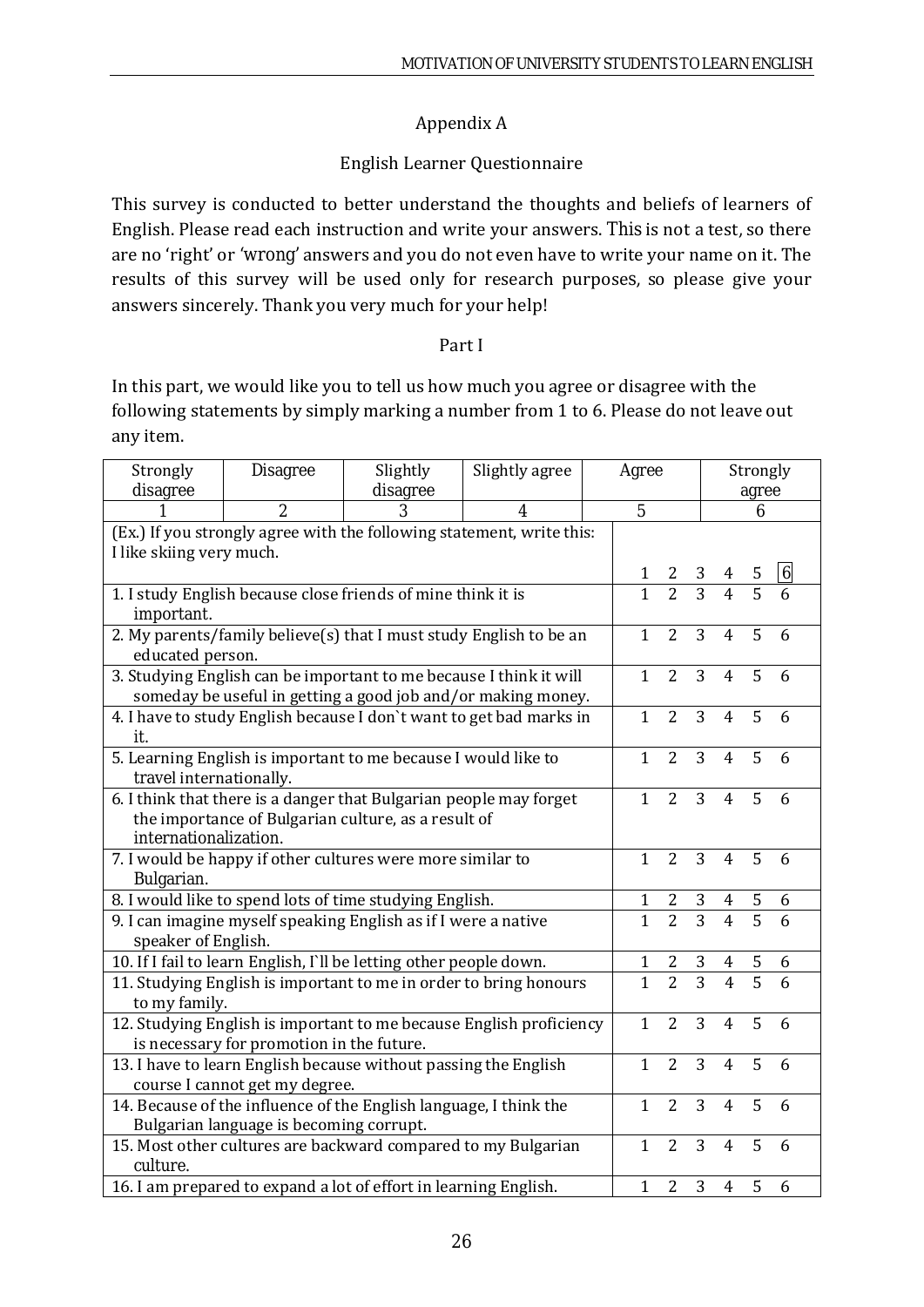| 17. I can imagine myself speaking English with international friends<br>or colleagues.              | $\mathbf{1}$   | $\overline{2}$ | 3              | $\overline{4}$ | 5              | 6              |
|-----------------------------------------------------------------------------------------------------|----------------|----------------|----------------|----------------|----------------|----------------|
| 18. I consider learning English important because the people I                                      | $\mathbf{1}$   | $\overline{2}$ | $\overline{3}$ | $\overline{4}$ | 5              | 6              |
| respect think that I should do it.                                                                  |                |                |                |                |                |                |
| 19. Being successful in English is important to me so that I can<br>please my parents/relatives.    | $\mathbf{1}$   | $\overline{2}$ | 3              | $\overline{4}$ | 5              | 6              |
| 20. Studying English can be important to me because I think I'll<br>need it for further studies.    | $\mathbf{1}$   | $\overline{2}$ | $\overline{3}$ | $\overline{4}$ | 5              | 6              |
| 21. I have to study English; otherwise, I think I cannot be successful                              | $\mathbf{1}$   | $\overline{2}$ | 3              | $\overline{4}$ | 5              | 6              |
| in my future career.                                                                                |                |                |                |                |                |                |
| 22. Because of the influence of English-speaking countries, I think                                 | $\mathbf{1}$   | $\overline{2}$ | 3              | 4              | 5              | 6              |
| the morales of Bulgarian people are becoming worse.                                                 |                |                |                |                |                |                |
| 23. It would be a better world if everybody lived like the Bulgarian.                               | $\mathbf{1}$   |                |                |                |                | 6              |
| 24. I would like to concentrate on studying English more than any                                   | $\overline{1}$ | $\frac{2}{2}$  | $\frac{3}{3}$  | $\frac{4}{4}$  | $\frac{5}{5}$  | $\overline{6}$ |
| other topic.                                                                                        |                |                |                |                |                |                |
| 25. Whenever I think of my future career, I imagine myself using<br>English.                        | $\mathbf{1}$   | $\overline{2}$ | 3              | $\overline{4}$ | 5              | 6              |
| 26. Studying English is important to me in order to gain the                                        | $\mathbf{1}$   | $\overline{2}$ | 3              | $\overline{4}$ | 5              | 6              |
| approval of my peers/teachers/family/boss.                                                          |                |                |                |                |                |                |
| 27. My family puts a lot of pressure on me to study English.                                        | 1              | 2              | $\mathbf{3}$   | $\overline{4}$ | 5              | 6              |
| 28. Studying English is important to me in order to achieve a                                       | $\mathbf{1}$   | $\overline{2}$ | $\overline{3}$ | $\overline{4}$ | $\overline{5}$ | 6              |
| special goal (e.g. to get a degree or a scholarship).                                               |                |                |                |                |                |                |
| 29. Studying English is important to me because, if I don't have                                    | $\mathbf{1}$   | $\overline{2}$ | 3              | $\overline{4}$ | 5              | 6              |
| knowledge of English, I'll be considered a weak learner.                                            | $\mathbf{1}$   | $\overline{2}$ | 3              | $\overline{4}$ | 5              | 6              |
| 30. Studying English is important to me because without English I<br>won't be able to travel a lot. |                |                |                |                |                |                |
| 31. If an English course was offered in the future, I would like to                                 | $\mathbf{1}$   | $\overline{2}$ | 3              | $\overline{4}$ | 5              | 6              |
| take it.                                                                                            |                |                |                |                |                |                |
| 32. I can imagine myself studying in a university where all my                                      | $\mathbf{1}$   | $\overline{2}$ | 3              | $\overline{4}$ | 5              | 6              |
| courses are taught in English.                                                                      |                |                |                |                |                |                |
| 33. Learning English is necessary because people surrounding me                                     | $\mathbf{1}$   | $\overline{2}$ | 3              | $\overline{4}$ | 5              | 6              |
| expect me to do so.                                                                                 |                |                |                |                |                |                |
| 34. My parents encourage me to practice my English as much as<br>possible.                          | $\mathbf{1}$   | $\overline{2}$ | 3              | 4              | 5              | 6              |
| 35. Studying English is necessary for me because I don't want to get                                | $\mathbf{1}$   | $\overline{2}$ | 3              | $\overline{4}$ | 5              | 6              |
| poor score or fail mark in English proficiency tests (TOEFL,<br>IELTS).                             |                |                |                |                |                |                |
| 36. I study English in order to keep updated and informed of recent                                 | $\mathbf{1}$   | 2              | 3              | $\overline{4}$ | 5              | 6              |
| news of the world.                                                                                  |                |                |                |                |                |                |
| 37. I think the cultural and artistic values of English are going at the                            | $\mathbf{1}$   | $\overline{2}$ | 3              | $\overline{4}$ | 5              | 6              |
| expanse of Bulgarian values.                                                                        |                |                |                |                |                |                |
| 38. It is hard to bear the behavior of people from other cultures.                                  | $\mathbf{1}$   | $\overline{2}$ | 3              | $\overline{4}$ | 5              | 6              |
| 39. If my teacher would give the class an optional assignment, I                                    | $\mathbf{1}$   | $\overline{2}$ | $\overline{3}$ | $\overline{4}$ | $\overline{5}$ | 6              |
| would certainly volunteer to do it.                                                                 |                |                |                |                |                |                |
| 40. I can imagine myself writing English e-mails/letters fluently.                                  | 1              | 2              | 3              | 4              | 5              | 6              |
| 41. I have to learn English because I don't want to fail the English<br>course.                     | $\overline{1}$ | $\overline{2}$ | $\overline{3}$ | $\overline{4}$ | $\overline{5}$ | 6              |
| 42. Studying English is important to me because other people will                                   | $\mathbf{1}$   | $\overline{2}$ | 3              | $\overline{4}$ | 5              | 6              |
| respect me more if I have a knowledge of English.                                                   |                |                |                |                |                |                |
| 43. I have to study English, because, if I don't do it, my parents will                             | $\mathbf{1}$   | $\overline{2}$ | 3              | $\overline{4}$ | 5              | 6              |
| be disappointed with me.                                                                            |                |                |                |                |                |                |
| 44. Studying English is important to me because I am planning to                                    | $\mathbf{1}$   | $\overline{2}$ | 3              | 4              | 5              | 6              |
| study abroad.                                                                                       |                |                |                |                |                |                |